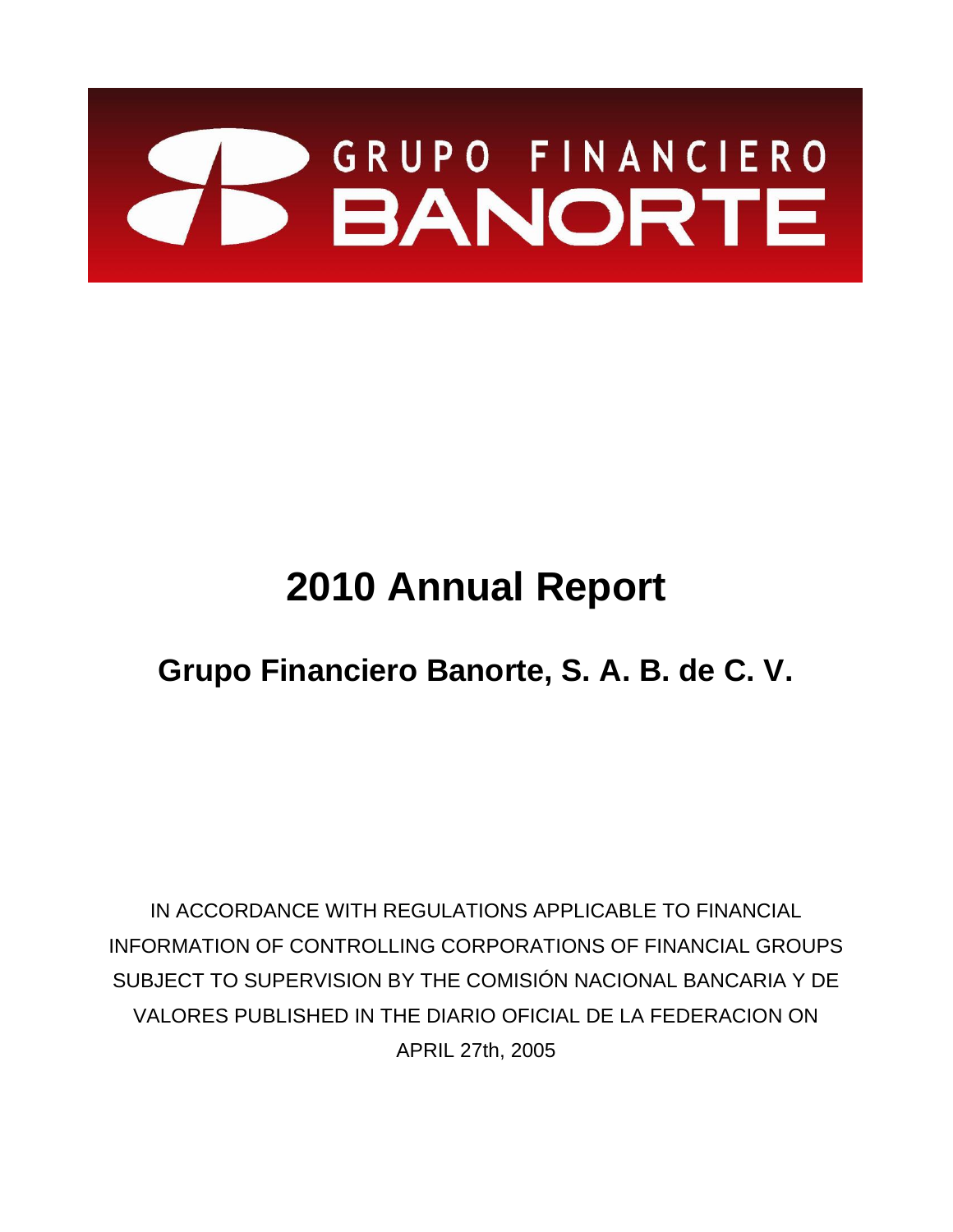## **INDEX**

| $\mathbf{3}$ |
|--------------|
| 3            |
| 16           |
| 23           |
| 25           |
| 26           |
| 29           |
| 31           |
| 32           |

**Page**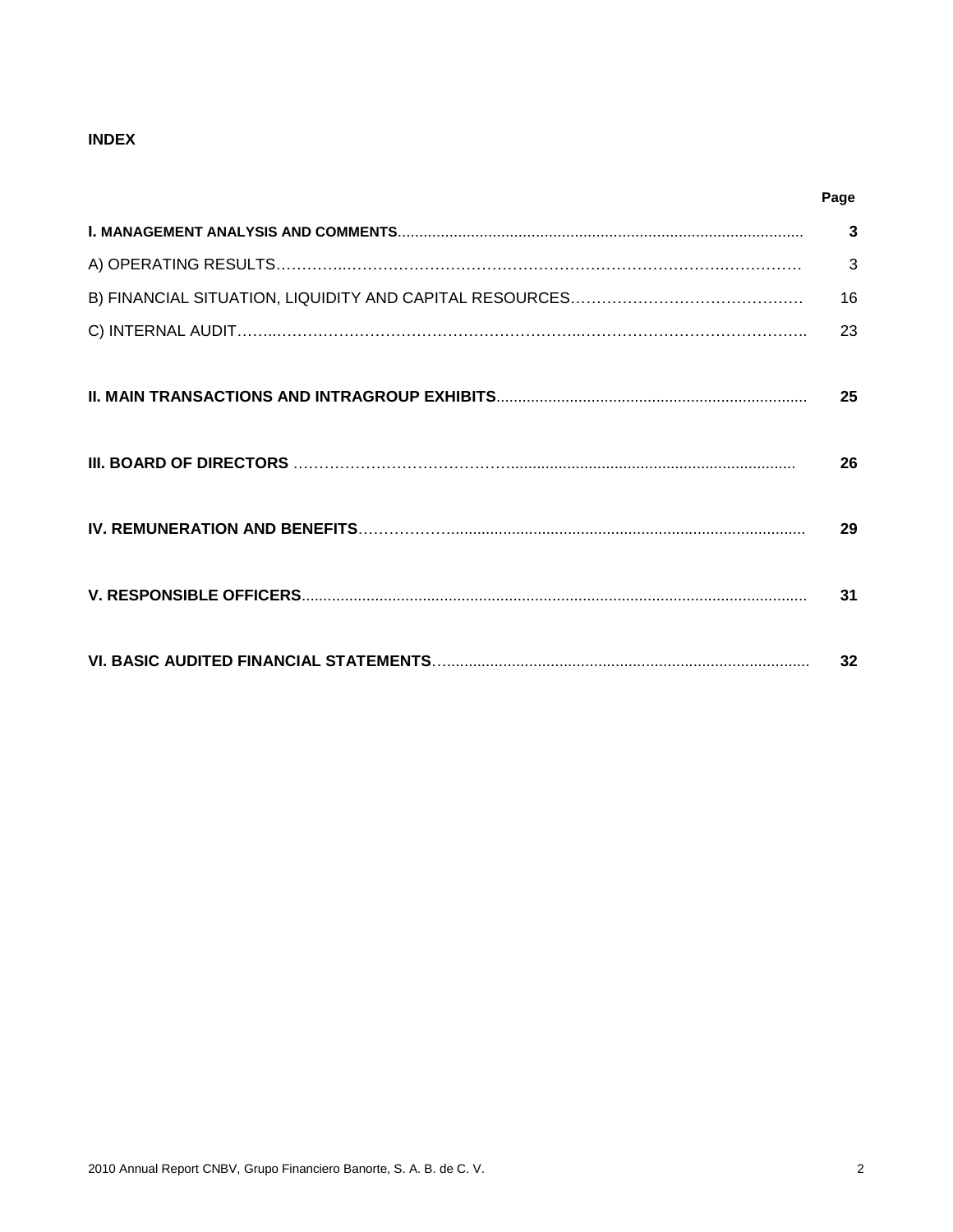## **I. MANAGEMENT ANALYSIS AND COMMENTS**

*When analyzing the information contained herein it is important to take the following into consideration:*

- *The figures for 2008 are not totally comparable with those of 2009 and 2010 due to changes in the accounting criteria published by CNBV on April 27th and May 28th, 2009 applicable to credit institutions and controlling companies of financial groups. Effects from the reclassifications resulting from the retroactive application of these accounting changes are presented in Annex 4 of the Audited Financial Statements.*
- *The arithmetic operations were carried out in pesos and in the following tables they are presented in millions of pesos. As a result, it seems that some totals have minimal errors, which is not the case as it is matter of rounding off figures.*
- *In accordance with the established accounting norms, the re-expression of financial statements as of January 2008 is does no longer apply.*

## **A) OPERATING RESULTS**

### **SELECTED FINANCIAL INFORMATION**

|                                                              | 2010      | 2009      | 2008      |
|--------------------------------------------------------------|-----------|-----------|-----------|
| Net Income Grupo Financiero Banorte (GFNorte) (*)            | \$6,705   | \$5,854   | \$7,014   |
| Total Assets GFNorte (*)                                     | \$590,558 | \$567,138 | \$577,025 |
| Total Liabilities GFNorte (*)                                | \$540,331 | \$522,164 | \$537,279 |
| Stockholders' equity GFNorte (*)                             | \$50,227  | \$44,974  | \$39,746  |
| Stockholders' equity GFNorte excluding minority interest (*) | \$46,117  | \$41,366  | \$37,802  |
| <b>INFORMATION PER SHARE</b>                                 |           |           |           |
| Net income per share (pesos)                                 | \$3.32    | \$2.90    | \$3.48    |
| Dividend approved per share (pesos) <sup>(1)</sup>           | \$0.52    | \$0.52    | \$0.47    |
| Book value per share (pesos) (excluding minority interest)   | \$22.85   | \$20.50   | \$18.77   |
| Shares outstanding (millions)                                | 2,018.3   | 2,017.8   | 2,014.0   |
| <b>INFRASTRUCTURE AND EMPLOYEES</b>                          |           |           |           |
| Bank branches <sup>(2)</sup>                                 | 1,134     | 1,088     | 1,117     |
| ATMs (automated teller machines)                             | 5,004     | 4,478     | 4,136     |
| Full-time employees                                          | 19,747    | 19,311    | 19,997    |
| Full-time employees and professional services                | 19,759    | 19,327    | 20,008    |
| <b>PROFITABILITY RATIOS</b>                                  |           |           |           |
| NIM before REPOMO                                            | 4.2%      | 4.3%      | 6.8%      |
| NIM adjusted for credit risks                                | 2.9%      | 2.8%      | 4.7%      |
| Return on Assets (ROA)                                       | 1.2%      | 1.0%      | 1.9%      |
| Return on Equity (ROE)                                       | 15.5%     | 14.9%     | 19.7%     |
| <b>OPERATIONS</b>                                            |           |           |           |
| Efficiency Ratio <sup>(4)</sup>                              | 52.3%     | 52.6%     | 51.2%     |
| Operating Efficiency Ratio <sup>(5)</sup>                    | 3.0%      | 3.0%      | 4.3%      |
| <b>Liquidity Ratio</b>                                       | 84.0%     | 63.2%     | 47.1%     |
| <b>ASSET QUALITY INDICATORS</b>                              |           |           |           |
| Past due loan ratio                                          | 2.5%      | 2.5%      | 2.0%      |
| PDL Reserve coverage                                         | 123.7%    | 122.4%    | 135.2%    |
| <b>CAPITALIZATION RATIO (BANKING SECTOR) (6)</b>             | 16.1%     | 16.8%     | 15.0%     |

**Million Pesos** 

(1) The Shareholders' Assembly approved a dividend of Ps 0.52 per share to be paid in three installments. The first payment of Ps 0.17 per share was made in October 2010. The second and third payments of Ps 0.17 and Ps 0.18 per share respectively, will be paid in February and May 2011.

(2) Includes bank modules and excludes agencies abroad.

(3) Non-financial expense / (Total Revenues - REPOMO Margin + Provisions).

(4) Non-financial expense / Average Total Assets.

(5) The capitalization ratio at closing of 2008 is higher compared to the one published in the 2008 report, due to an adjustment in computing subordinated obligations as Tier 2 Capital.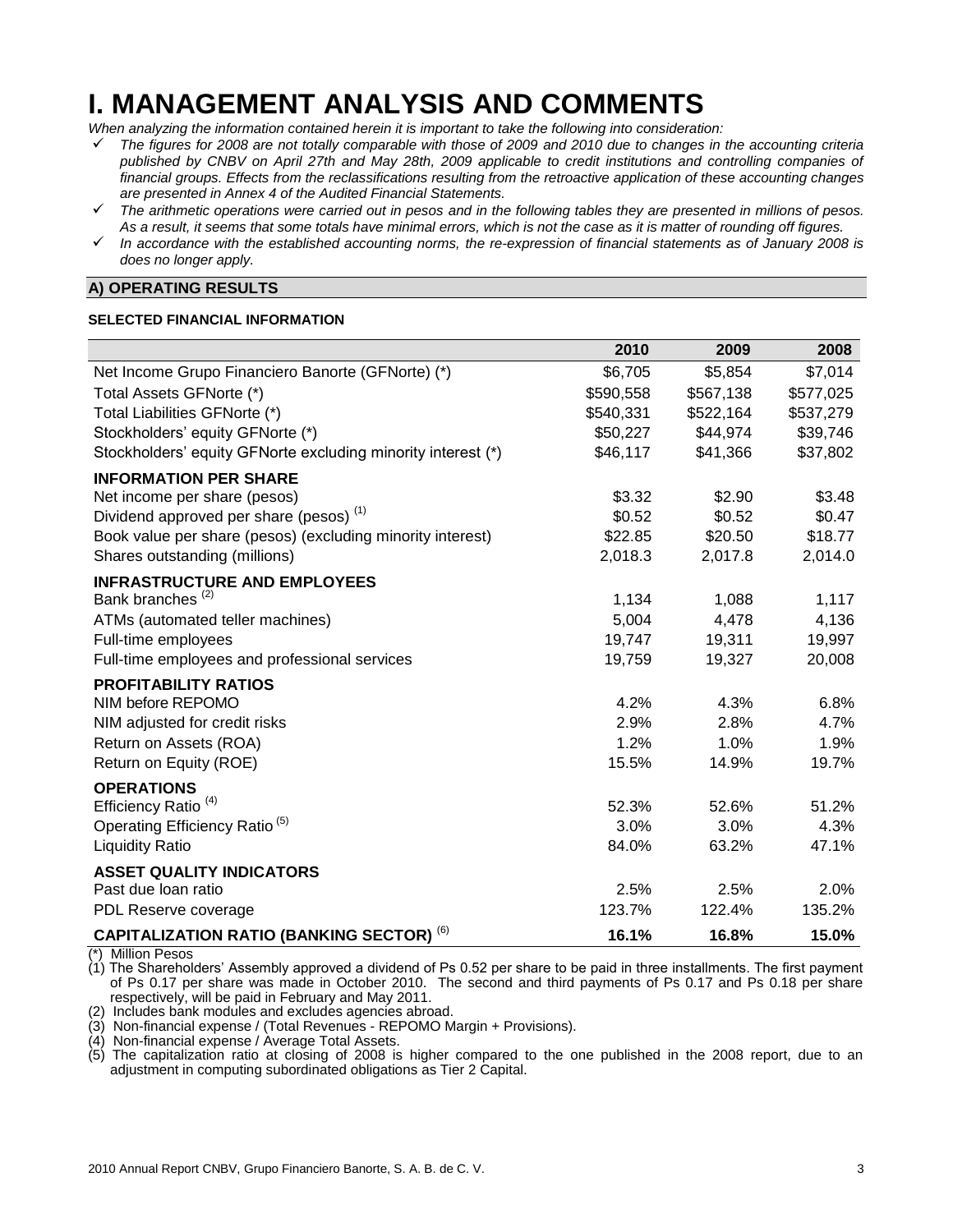## **MANAGEMENT ANALYSIS AND COMMENTS**

In 2010 GFNorte reported profits of Ps 6.705 billion, 15% more than in 2009 and (4%) less than in 2008. In this period, Banking Sector profits, excluding the Afore and considering 92.72% participation, totaled Ps 5.387 billion, 13% greater than in the previous year, contributing with 80% of the Group's profits. The Brokerage Sector reported Ps 403 million in profits, 98 % more than in 2009, Other Finance Companies obtained Ps 500 million, 18% more than in 2009 and the Long Term Savings Sector reported a profit of Ps 444 million, 17% more than in 2009.

## **Grupo Financiero Banorte**

## **Consolidated Income Statement of the Group**

|                                          | 2010     | 2009     | 2008     |
|------------------------------------------|----------|----------|----------|
| NII before REPOMO                        | \$22,732 | \$23,183 | \$22,585 |
| + REPOMO-Margin                          |          |          |          |
| = NII before credit risks                | 22,732   | 23,183   | 22,585   |
| - Preventive provisions for Loan Losses  | 6,889    | 8,286    | 6,896    |
| - Loan Loss Sharing Provisions Fobaproa  |          |          |          |
| = NII adjusted for credit risks          | 15,843   | 14,897   | 15,689   |
| + Non interest income (1)                | 11,114   | 9,177    | 8,284    |
| = Total Net Income                       | 26,957   | 24,074   | 23,973   |
| - Non Interest Expense (2)               | 17,691   | 17,024   | 15,807   |
| = Total Operating Income                 | 9,266    | 7,050    | 8,166    |
| - Non Operating Income, net              | 581      | 872      | 2,346    |
| = Income before Taxes and Profit Sharing | 9,847    | 7,922    | 10,511   |
| - Income Tax and Profit Sharing (2)      | 2,735    | 2,581    | 3,645    |
| - Tax on Assets                          |          |          |          |
| - Deferred Income Tax and Profit Sharing | 70       | (536)    | (245)    |
| = Net Income before subsidiaries         | 7,042    | 5,877    | 7,111    |
| + Subsidiaries' Net Income               | 320      | 313      | 276      |
| = Net Income from continuous operations  | 7,362    | 6,190    | 7,387    |
| + Extraordinary items, net               |          |          |          |
| Minority interest                        | 657      | 336      | 373      |
| = Total Net Income                       | \$6,705  | \$5,854  | \$7,014  |

Million pesos.

(1) As a result of the new accounting criteria effective as of April 2009, recoveries of previously written-off loans are registered as non interest income in "Other Revenues (Expenses) ".

(2) As a result of applying new accounting criteria in April 2009, employee profit sharing is registered as a non interest expense.

The following is a breakdown of the most important items of the Income Statement:

## **Net Interest Income**

|                                                       | 2010      | 2009      | $2008^{(1)}$ |
|-------------------------------------------------------|-----------|-----------|--------------|
| Interest Income                                       | \$40,861  | \$44,873  | \$49,864     |
| <b>Interest Expense</b>                               | 18,603    | 22,235    | 27,789       |
| Loan Fees Charged                                     | 619       | 578       | 510          |
| Loan Fees Paid                                        | 144       | 33        |              |
| <b>Net Interest Income</b>                            | \$22,732  | \$23,183  | \$22,585     |
| <b>Average Productive Assets</b>                      | \$545,229 | \$537,603 | \$332,942    |
| % Net Interest Income (NIM) <sup>(2)</sup><br>- ----- | 4.2%      | 4.3%      | 6.8%         |

Million Pesos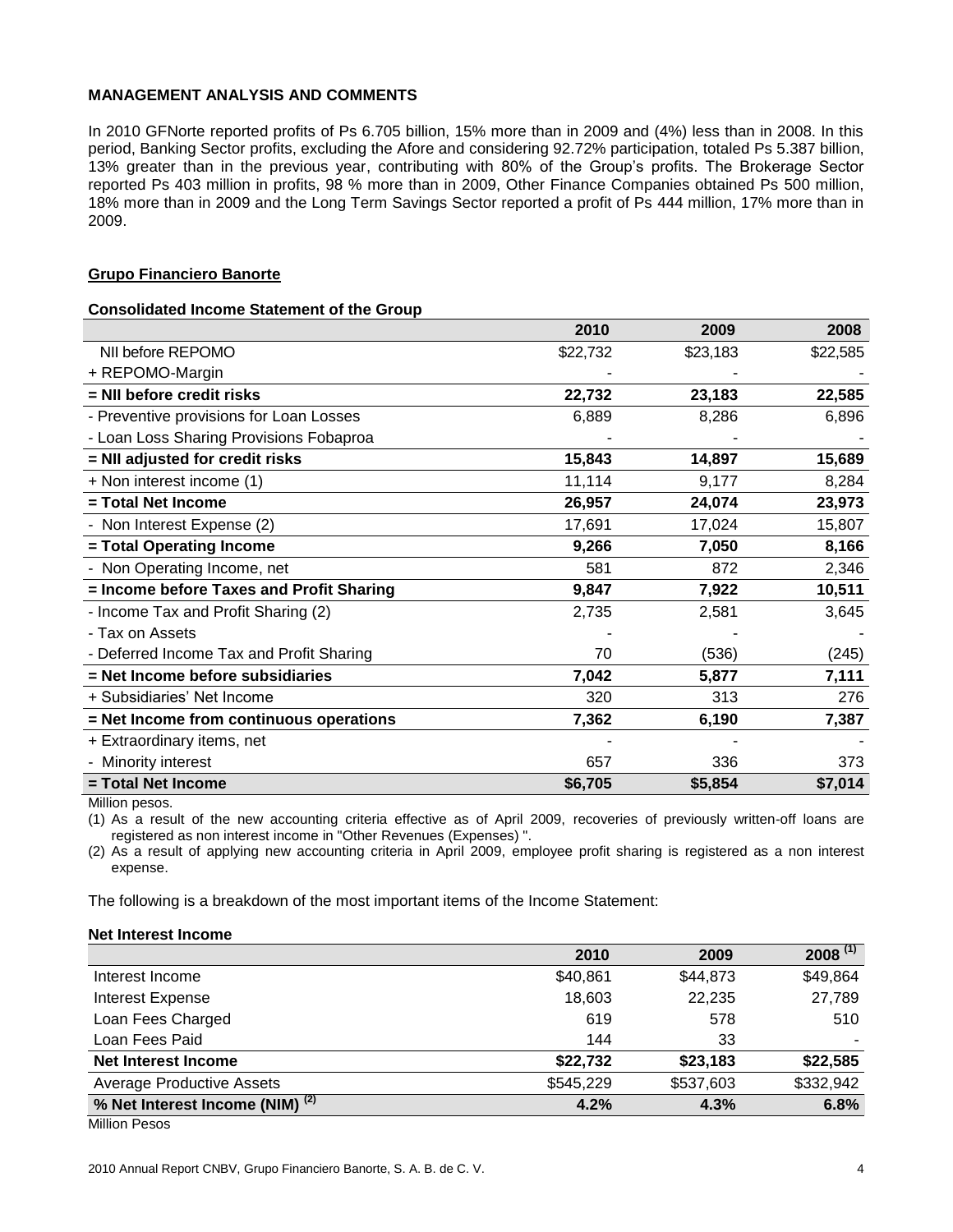- (1) In accordance with the accounting criteria B-3 "Repos" issued on October 14, 2008 as well as the authorization given by the Banking and Securities Commission (CNBV), credit institutions were allowed to classify debt instruments, regardless of their category, as Investments in Securities considering that: i) the guidelines relative to the reclassification of the instruments will be equally applicable to proprietary repos transactions and securities' lending, given that investment in securities is equally done through these operations; ii) the value of the securities to be received in repos and securities' lending transactions may be adjusted to the market value (closing price) of such instruments corresponding to October 1, 2008 in the same manner as was stipulated for the book value adjustment of proprietary investments in securities; iii) once the book value of the instruments to be received in repos and securities' lending operations has been adjusted, such instruments can be reclassified to any category of investments in securities according with the institutions' intentionality for those instruments, and they will be later valued according to the valuation standards for each category established in the accounting criteria; iv) the reclassification of investments in securities, as well as the adjustment to the valuation of the repos to be received and securities' lending transactions, will be done on only one occasion on the date that each institution determines during the last quarter of 2008.;
- (2) NIM (net interest margin) = net interest income / average productive assets of the period.

During 2010 *Net Interest Income* was Ps 22.732 billion, a (2%) YoY decline due to a (9%) reduction in interest revenues as a result of lower market interest rates, which was partially off-set by increased loan volumes and improved portfolio mix in the second half of 2010, as well as a (16%) decline in interest expense due to stable funding costs and 7% YoY increase in core deposits. The average annual NIM declined slightly from 4.3% in 2009 to 4.2% in 2010 affected by a (1.0) percentage point reduction in average market interest rates, as well as by a 1% increase in average productive assets.

### **Non Interest Income**

|                                        | 2010     | 2009    | 2008    |
|----------------------------------------|----------|---------|---------|
| + Fund transfers                       | \$239    | \$248   | \$222   |
| + Account Management Fees              | 945      | 946     | 998     |
| + Fiduciary                            | 288      | 254     | 295     |
| + Revenues from Real Estate Portfolios | 906      | 818     | 734     |
| + Electronic banking services          | 905      | 1,030   | 1,009   |
| + Credit Card Fees                     | 2,601    | 2,310   | 2,533   |
| + Fees from IPAB <sup>(1)</sup>        | 0        |         |         |
| + Fees charged by Afore                | 1,269    | 1,070   | 989     |
| + Other Fees Charged <sup>(2)</sup>    | 2,081    | 1,613   | 1,671   |
| <b>Fees charged for Services</b>       | 9,234    | 8,291   | 8,452   |
| + Fund Transfers                       | 26       | 21      | 19      |
| + Other Fees Paid                      | 1,522    | 1,317   | 1,189   |
| + Acquired Portfolio Expenses          |          |         |         |
| <b>Fees paid for Services</b>          | 1,548    | 1,338   | 1,208   |
| $=$ Net Fees                           | 7,686    | 6,953   | 7,244   |
| + Foreign Exchange                     | 703      | 875     | 779     |
| + Trading                              | 528      | 522     | 276     |
| + Securities - Unrealized Gains        | 458      | (153)   | (15)    |
| = Trading Revenues                     | 1,689    | 1,244   | 1,040   |
| Other operating revenues and expenses  | 1,739    | 980     |         |
| = Non Interest Income                  | \$11,114 | \$9,177 | \$8,284 |

Million pesos.

(1) Includes fees received by the Recovery Bank and by the Bank.

(2) Includes fees from letters of credit, transactions with pension funds, warehouse services, financial advisory services and purchase/sale of securities by the Brokerage House, among others.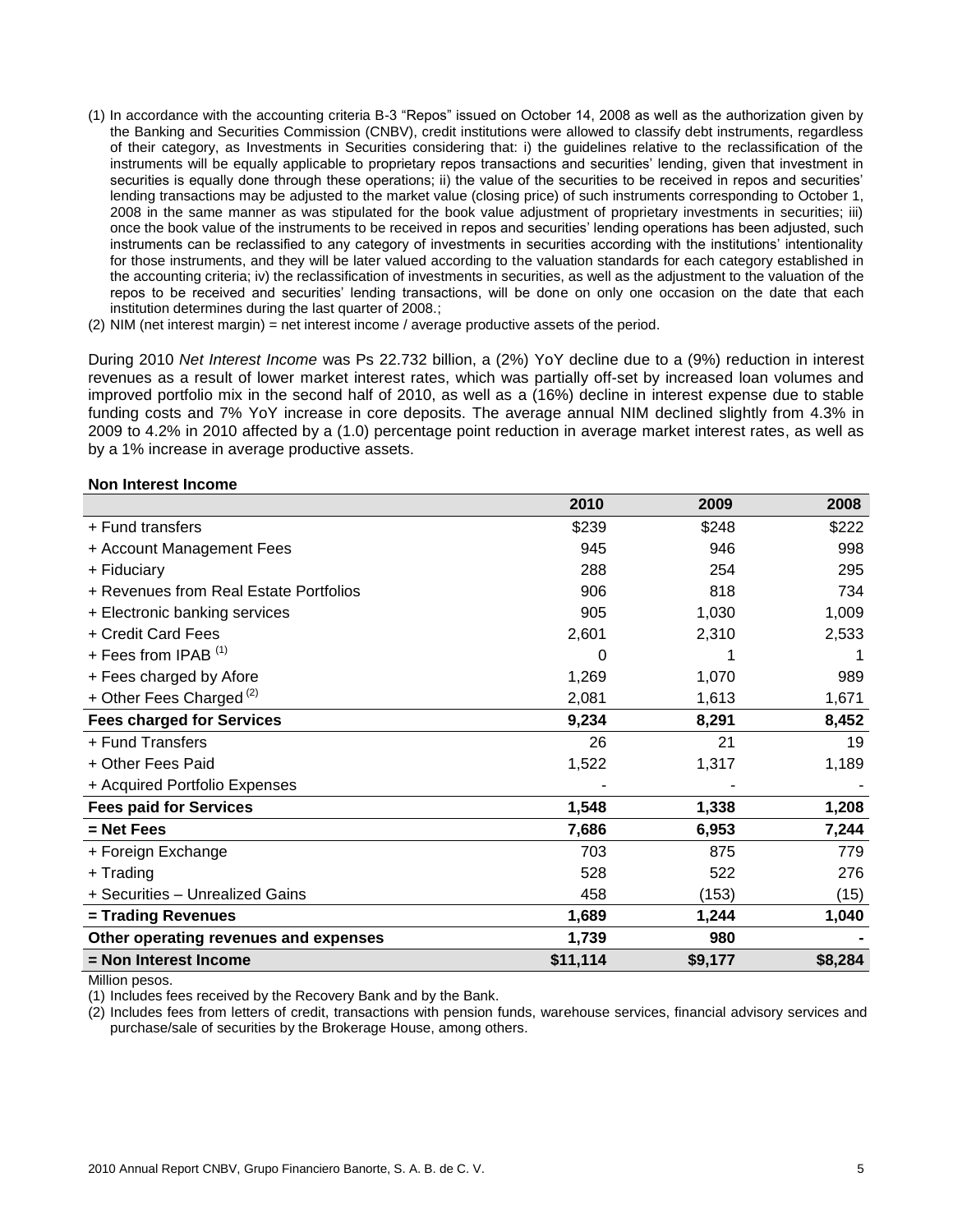The following table identifies the sources of Non Interest Income:

|                                   | 2010     | 2009    | 2008    |
|-----------------------------------|----------|---------|---------|
| Services                          | \$6,780  | \$6,134 | \$6,509 |
| Recovery                          | 906      | 819     | 735     |
| Trading                           | 1,689    | 1.244   | 1.040   |
| Other Operating Income (Expenses) | 1.739    | 980     |         |
| Non Interest Income               | \$11,114 | \$9,177 | \$8,284 |

Million pesos.

Non Interest Income for 2010 totaled Ps 11.114 billion, a 21% YoY increase, driven by growth in all items:

- Service Fees: during 2010, service fees totaled Ps 6.78 billion, a YoY increase of 11% due to the favorable impact in volumes of a higher client base and the commercial network expansion program, as well as the positive performance of credit card fees resulting from i) greater volume in interchange fees, ii) higher revenues from campaigns to incentivize purchases with deferred fixed payments and iii) the growth in annual fees as a consequence of the 6% increase in the number of credit card holders. Service fees were also driven by increased Afore fees as a result of a 19% growth in AUMs, fiduciary due to greater business volumes and wealth managed and various fees related to consumer insurance products, l letters of credit, Telecomm-Telegrafos services and prepayments, among others.
- Recoveries: Non Interest income from recoveries of previously written-off proprietary portfolios and the sale of foreclosed assets (revenues that are classified as Other Operating Income and Expenses) and also of real estate portfolios, increased by 47% in 2010 due to higher recoveries of previously written-off loans, including the recovery of approximately Ps 629 million of the Comercial Mexicana loan, as well as a 12% increase in the returns of real estate investment projects in light of a more favorable economic environment and an increase in the invested amount to Ps 5.01 billion at closing of 2010 (+17% compared to 2009). The investment portfolio continues to show an adequate diversification by geography, projects and industries.
- Trading: accumulated revenues totaled Ps1.69 billion, a 36% YoY increase due to adequate strategies followed in order to take advantage of value opportunities in the trading positions as a result of a flattening yield curve, as well as profits from the sale of the remaining MasterCard shares.

## **Non Interest Expense**

|                                         | 2010     | 2009     | 2008     |
|-----------------------------------------|----------|----------|----------|
| <b>Personnel Expenses</b>               | \$7,166  | \$6,763  | \$6,156  |
| <b>Professional Fees</b>                | 1,408    | 1,465    | 1,192    |
| Administrative and Promotional Expenses | 4,400    | 4,452    | 4,941    |
| Rents, Depreciations and Amortizations  | 1.949    | 1.727    | 1,687    |
| Other taxes                             | 847      | 865      | 894      |
| Contributions to IPAB                   | 1,084    | 1.073    | 938      |
| Employee Profit Sharing PTU (1)         | 837      | 679      |          |
| <b>Non Interest Expenses</b>            | \$17,691 | \$17,024 | \$15,807 |

Million Pesos

(1) Changes in accounting criteria as of April 2009 resulted in recording employee profit sharing as Non Interest Expense.

During 2010, Non Interest Expenses totaled Ps 17.69 billion, a 4% YoY increase, mainly driven by more Personnel Expenses resulting from the expansion in the branch network and the strengthening of some business and staff areas. Operating Expenses also increased annually due to more rents, depreciations and amortizations resulting from the acquisition of new and previously leased ATMs and other equipment as part of the renovation strategy and the depreciation of equipment related to commercial projects, as well as an increase in employee profit sharing resulting from increased profitability. These increases were partially offset by reductions in administration and promotional expenses, professional fees paid and other taxes.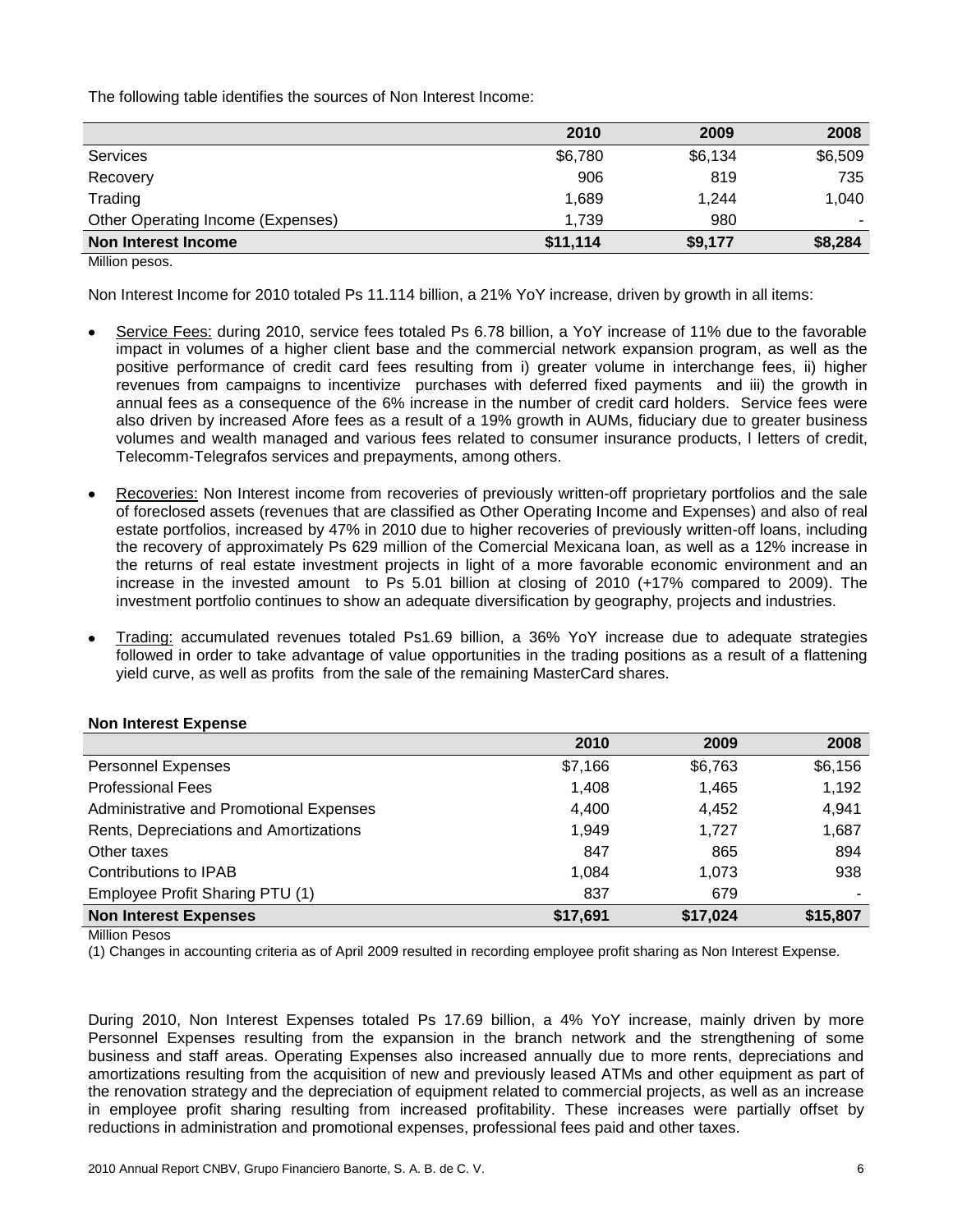The efficiency ratio was 52.3% in 2010, (0.3) pp lower than in 2009, as a result of positive operating leverage throughout the year. After eliminating the effect of reclassifying employee profit sharing as an expense in 2009, the efficiency ratio was 49.8% for 2010, (0.7) pp less than in 2009.

## **Non Operating Income (Expense), net**

|                                  | 2010     | 2009     | 2008     |
|----------------------------------|----------|----------|----------|
| + Other Revenues                 | \$1,503  | \$939    | \$1,367  |
| + Foreign Exchange               |          |          |          |
| + Recoveries                     | 240      | 525      | 1,806    |
| + REPOMO - Other Revenues        |          |          |          |
| + Warehousing                    | 136      | 975      | 617      |
| = Other Products                 | 1,879    | 2,438    | 3,789    |
| - Other Expenses                 | (1, 166) | (608)    | (833)    |
| - Foreign Exchange               |          |          |          |
| - REPOMO - Other Expenses        |          |          |          |
| - Warehousing                    | (132)    | (958)    | (611)    |
| = Other Expenses                 | (1, 298) | (1, 566) | (1, 444) |
| = Non Operating Income (Expense) | \$581    | \$872    | \$2,346  |

Million Pesos

Non Operating Income in 2010 was Ps 581 million, a (33%) YoY drop, due to higher expenses resulting from an increase in estimates for items more than 90 days overdue, contingencies, bankruptcies and losses in loan portfolio sale transactions, as well as reduced recovery income from the sale of loan portfolios purchased, furniture and properties , and in revenues from the commercialization of warehousing inventories, which offset the increase in "Other Revenues".

## **Performing Loan Portfolio**

|                               | 2010      | 2009      | 2008      |
|-------------------------------|-----------|-----------|-----------|
| Commercial                    | \$87,825  | \$84,118  | \$92,521  |
| Consumer                      | 83,545    | 74,932    | 74,868    |
| Corporate                     | 44,176    | 40,245    | 45,127    |
| Government                    | 47,550    | 38,993    | 26,989    |
| <b>Subtotal</b>               | 263,096   | 238,288   | 239,505   |
| Recovery Bank                 | 454       | 666       | 794       |
| <b>Total Performing Loans</b> | \$263,550 | \$238,954 | \$240,299 |
| Fobaproa / IPAB Portfolio     |           |           |           |
| Past due loans                | 6,664     | 6,154     | 4,948     |
| % Past Due Loan Ratio         | 2.5%      | 2.5%      | 2.0%      |

Million Pesos

#### **Performing Consumer Loan Portfolio**

|              | 2010     | 2009     | 2008     |
|--------------|----------|----------|----------|
| Mortgages    | \$55,718 | \$49.221 | \$45,499 |
| Car Loans    | 8.208    | 7.424    | 7,594    |
| Credit cards | 11.159   | 11.801   | 15.067   |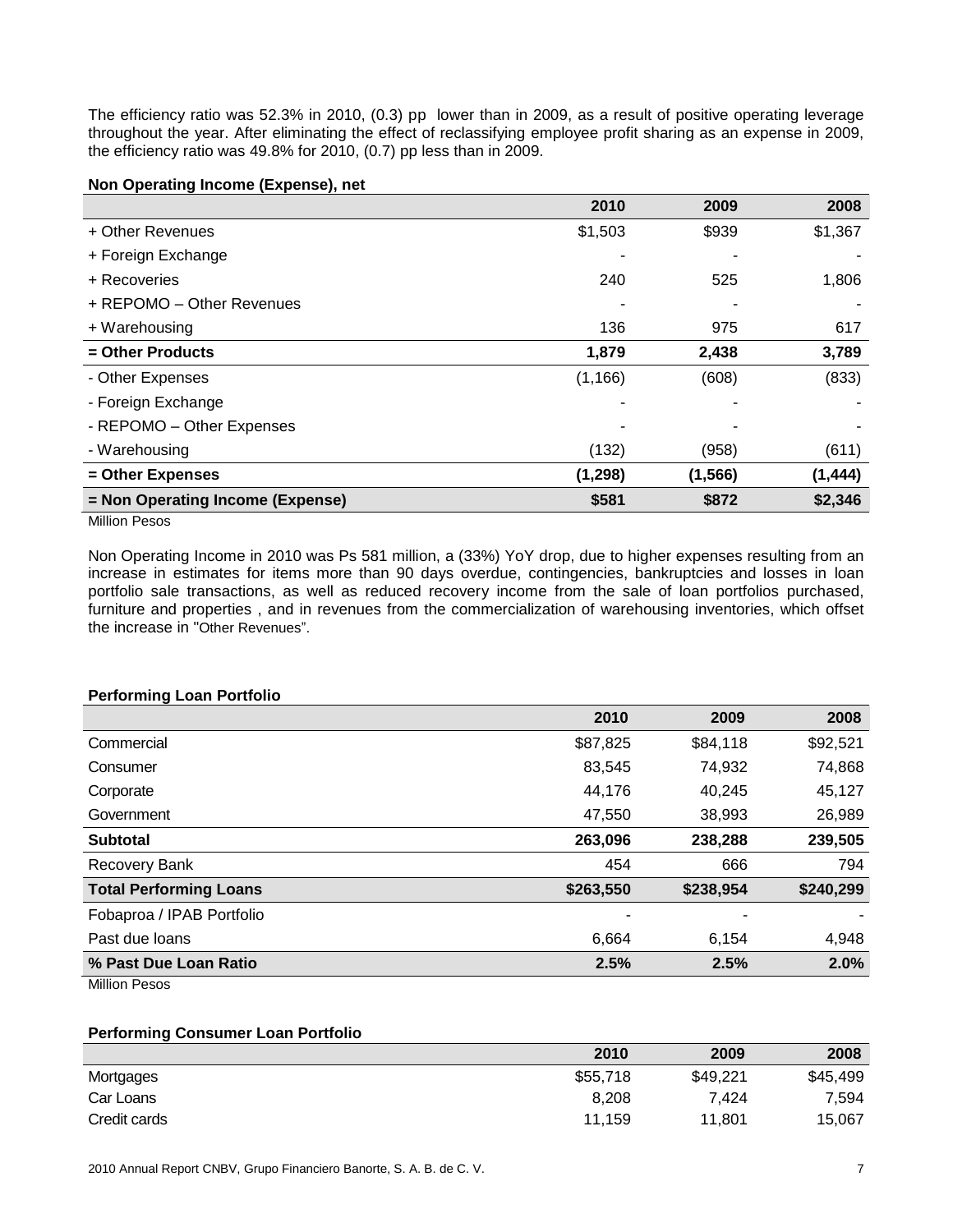| Payroll                                | 8.460    | 6.487    | 6.707    |
|----------------------------------------|----------|----------|----------|
| <b>Total Performing Consumer Loans</b> | \$83,545 | \$74,932 | \$74,868 |

## Million Pesos

The Performing Loan portfolio increased by Ps 24.80 billion YoY, from Ps 238.28 billion to Ps 263.1 billion; when excluding loan portfolios managed by the Recovery Bank. This increase was mainly due to growth in the Government, Consumer (except Credit cards), Mortgage and Corporate portfolios.

This is evidence of greater loan demand in Mexico, and also a reflection of the policies implemented by Banorte to reactivate loan volumes. In the coming months, we anticipate that the favorable trends in loan growth will continue in the banking industry.

At closing of 2010, past due loans grew by 8% YoY reaching Ps 6.664 billion, mainly driven by the classification of the Mexicana de Aviacion loan as delinquent during the fourth quarter of 2010. At the end of 2010, the PDL ratio was 2.5%, the same level as in 2009. The PDL Ratio for credit cards was 8.5% in 2010 which compares favorably against the 12.0% in 2009. On the other hand, at closing of 2010, the PDL Ratio for car loans was 1.0% (vs. 2.0% in 2009), Payroll was 1.8% (vs. 2.8% in 2009), Mortgages 1.7% (vs. 2.1% in 2009), Commercial 3.9% (vs. 4.0% in 2009), and Corporate 2.5% (vs. 0.1% in 2009), growing in the fourth quarter due to the classification of the loan to Gamma Servicios de Negocio (Mexicana) as delinquent, while Government remained at 0% throughout the entire year.

### **Deposits**

|                                                 | 2010      | 2009      | 2008      |
|-------------------------------------------------|-----------|-----------|-----------|
| Non Interest Bearing Demand Deposits            | \$69,615  | \$61,611  | \$57,876  |
| Interest Bearing Demand Deposits <sup>(1)</sup> | 80,218    | 75,977    | 70,481    |
| Total Demand Deposits <sup>(2)</sup>            | 149,833   | 137,588   | 128,357   |
| Time Deposits - Retail                          | 88,805    | 84,808    | 75,085    |
| <b>Core Deposits</b>                            | 238,638   | 222,396   | 203,442   |
| Money Market <sup>(3)</sup>                     | 54,142    | 52,646    | 57,454    |
| <b>Total Bank Deposits</b>                      | \$292,780 | \$275,042 | \$260,896 |
| <b>GFNorte's Total Deposits (4)</b>             | \$292,615 | \$274,888 | \$260,755 |
| <b>Third Party Deposits</b>                     | 145,602   | 156,864   | 144,916   |
| <b>Total Assets Under Management</b>            | \$438,382 | \$431,906 | \$405,812 |

Million Pesos

(1) As of 2004, IPAB checking accounts for deposit of cash collections related to managed portfolios of Banpaís and Bancen are excluded, retroactively for comparison The balances of these accounts for 2008, 2009 and 2010 were Ps 14 million, Ps 20 million and Ps 0 million respectively.

(2) Includes debit cards.

(3) Includes bank bonds. (Customers and financial intermediaries).

(4) Includes eliminations between subsidiaries.(2008, 2009 and 2010 were Ps 142 million, Ps 154 million and Ps 165 million respectively.

At closing of 2010, Total Deposits were Ps 292.6 billion, a 6% YoY increase driven mainly by a 9% YoY growth in Demand Deposits, and a 5% growth in retail time deposits.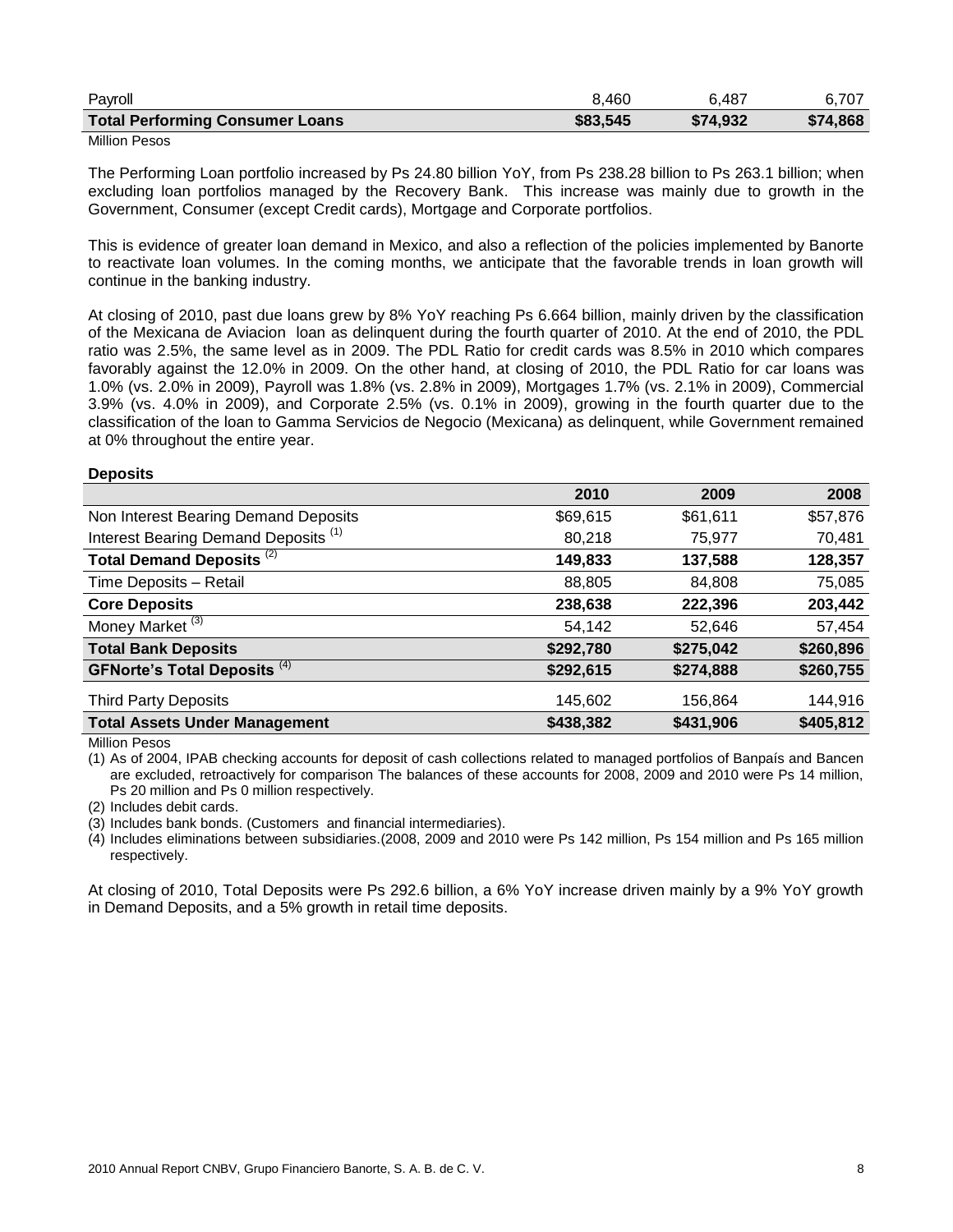## **1. Banking Sector**

In 2010 the Banking Sector (100%, including the Afore through the equity participation method) had a Net Income of Ps 6.03 billion, a 18% YoY growth due to an increase in non interest income and reduced loan loss provisions.

Net Income of the Banking Sector declined from Ps 6.543 billion in 2008 to Ps 6.035 billion in 2010, an (8%) reduction.

### **Consolidated Income Statement – Banking Sector**

|                                          | 2010     | 2009     | 2008     |
|------------------------------------------|----------|----------|----------|
| NII before REPOMO                        | \$21,700 | \$22,357 | \$21,662 |
| + REPOMO-margin                          |          |          |          |
| = NII before credit risks                | 21,700   | 22,357   | 21,662   |
| - Preventive Provisions for Loan Losses  | 6,772    | 8,181    | 6,722    |
| - Loan Loss Sharing Provisions Fobaproa  |          |          |          |
| = NII adjusted for Credit Risk           | 14,928   | 14,176   | 14,940   |
| + Non Interest Income                    | 8,910    | 7,184    | 6,512    |
| = Total Operating Income                 | 23,838   | 21,360   | 21,452   |
| - Non Interest Expense                   | 16,080   | 15,437   | 14,191   |
| = Net Operating Income                   | 7,758    | 5,923    | 7,261    |
| - Non Operating Income                   | 521      | 861      | 2,487    |
| = Income before Taxes and Profit Sharing | 8,279    | 6,784    | 9,748    |
| - Income Tax and Profit Sharing          | 2,431    | 2,352    | 3,428    |
| - Tax on Assets                          |          |          |          |
| - Deferred Income Tax and Profit Sharing | 36       | (539)    | (198)    |
| = Net Income before Subsidiaries         | 5,812    | 4,971    | 6,518    |
| + Subsidiaries' Net Income               | 222      | 161      | 113      |
| = Net Income for Continuous Operations   | 6,035    | 5,132    | 6,631    |
| + Extraordinary items, net               |          |          |          |
| - Minority Interest                      |          |          | 88       |
| = Net Income                             | \$6,035  | \$5,132  | \$6,543  |

Million Pesos

Does not include Afore results, which are included in Subsidiaries' Revenues through the participation method.

The following is a breakdown of the most important items of the P&L:

## **Net Interest Income**

|                                                                     | 2010      | 2009      | 2008      |
|---------------------------------------------------------------------|-----------|-----------|-----------|
| Interest Income                                                     | \$39,040  | \$43,329  | \$48,027  |
| <b>Interest Expenses</b>                                            | 17,815    | 21,517    | 26,857    |
| Loan Fees Charged                                                   | 619       | 578       | 493       |
| <b>Fees Paid</b>                                                    | 144       | 33        |           |
| Net Income before REPOMO                                            | \$21,700  | \$22,357  | \$21,662  |
| <b>Average Earnings Assets</b>                                      | \$525,977 | \$525,686 | \$324,109 |
| % Net Interest Income (NIM) <sup>(1)</sup>                          | 4.1%      | 4.3%      | 6.7%      |
| % Net Interest Income adjusted for credit risk (NIM) <sup>(2)</sup> | 2.8%      | 2.7%      | 4.6%      |

Million Pesos

(1) NIM= net interest income / performing assets average for the period.

(2) NIM= net interest income adjusted for credit risks / performing assets average for the period.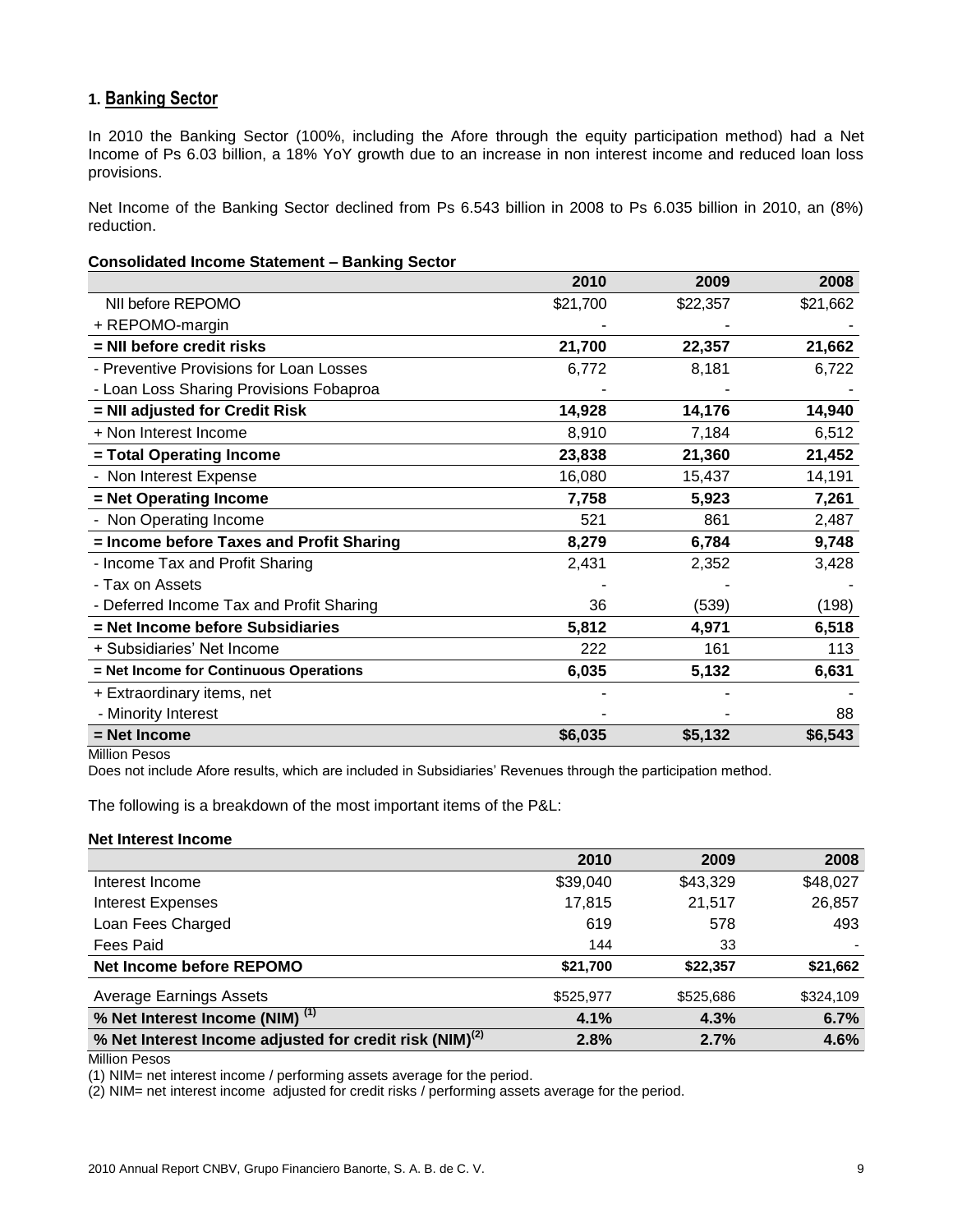During 2010, Net Interest Income before Repomo was Ps 21.70 billion, a (3%) YoY decrease, mainly due to lower average market interest rate compared to the previous year. This reduction was partially off-set by a 10% YoY growth in performing loans and a 9% yearly growth in demand deposits.

**Non Interest Income**

| \$248<br>+ Fund Transfers<br>\$239<br>945<br>946<br>+ Account Management Fees<br>288<br>254<br>+ Fiduciary<br>906<br>818<br>+ Income from Acquired Portfolios<br>906<br>1,030<br>+ Electronic Banking Services<br>+ Credit Card Fees<br>2,601<br>2,310<br>+ Fobaproa Fees <sup>(1)</sup><br>0<br>+ Other Fees Charged<br>1,322<br>874<br><b>Fees Charged on Services</b><br>7,207<br>6,482<br>+ Fund Transfers<br>26<br>21<br>1,455<br>1,218<br>+ Other Fees Paid<br>+ Expenses from Acquired Portfolios<br><b>Fees Paid on Services</b><br>1,481<br>1,239<br>5,726<br>5,243<br>= Net Fees<br>703<br>875<br>+ Foreign Exchange<br>+ Securities - Realized Gains<br>285<br>237<br>+ Securities - Unrealized Gains<br>459<br>(158)<br>1,447<br>953<br>= Trading Income<br>1,737<br><b>Other Operating Revenues (Expenses)</b><br>987 |                       | 2010    | 2009    | 2008    |
|------------------------------------------------------------------------------------------------------------------------------------------------------------------------------------------------------------------------------------------------------------------------------------------------------------------------------------------------------------------------------------------------------------------------------------------------------------------------------------------------------------------------------------------------------------------------------------------------------------------------------------------------------------------------------------------------------------------------------------------------------------------------------------------------------------------------------------|-----------------------|---------|---------|---------|
|                                                                                                                                                                                                                                                                                                                                                                                                                                                                                                                                                                                                                                                                                                                                                                                                                                    |                       |         |         | \$222   |
|                                                                                                                                                                                                                                                                                                                                                                                                                                                                                                                                                                                                                                                                                                                                                                                                                                    |                       |         |         | 998     |
|                                                                                                                                                                                                                                                                                                                                                                                                                                                                                                                                                                                                                                                                                                                                                                                                                                    |                       |         |         | 295     |
|                                                                                                                                                                                                                                                                                                                                                                                                                                                                                                                                                                                                                                                                                                                                                                                                                                    |                       |         |         | 734     |
|                                                                                                                                                                                                                                                                                                                                                                                                                                                                                                                                                                                                                                                                                                                                                                                                                                    |                       |         |         | 1,009   |
|                                                                                                                                                                                                                                                                                                                                                                                                                                                                                                                                                                                                                                                                                                                                                                                                                                    |                       |         |         | 2,533   |
|                                                                                                                                                                                                                                                                                                                                                                                                                                                                                                                                                                                                                                                                                                                                                                                                                                    |                       |         |         |         |
|                                                                                                                                                                                                                                                                                                                                                                                                                                                                                                                                                                                                                                                                                                                                                                                                                                    |                       |         |         | 993     |
|                                                                                                                                                                                                                                                                                                                                                                                                                                                                                                                                                                                                                                                                                                                                                                                                                                    |                       |         |         | 6,785   |
|                                                                                                                                                                                                                                                                                                                                                                                                                                                                                                                                                                                                                                                                                                                                                                                                                                    |                       |         |         | 19      |
|                                                                                                                                                                                                                                                                                                                                                                                                                                                                                                                                                                                                                                                                                                                                                                                                                                    |                       |         |         | 1,132   |
|                                                                                                                                                                                                                                                                                                                                                                                                                                                                                                                                                                                                                                                                                                                                                                                                                                    |                       |         |         |         |
|                                                                                                                                                                                                                                                                                                                                                                                                                                                                                                                                                                                                                                                                                                                                                                                                                                    |                       |         |         | 1,151   |
|                                                                                                                                                                                                                                                                                                                                                                                                                                                                                                                                                                                                                                                                                                                                                                                                                                    |                       |         |         | 5,634   |
|                                                                                                                                                                                                                                                                                                                                                                                                                                                                                                                                                                                                                                                                                                                                                                                                                                    |                       |         |         | 779     |
|                                                                                                                                                                                                                                                                                                                                                                                                                                                                                                                                                                                                                                                                                                                                                                                                                                    |                       |         |         | 114     |
|                                                                                                                                                                                                                                                                                                                                                                                                                                                                                                                                                                                                                                                                                                                                                                                                                                    |                       |         |         | (16)    |
|                                                                                                                                                                                                                                                                                                                                                                                                                                                                                                                                                                                                                                                                                                                                                                                                                                    |                       |         |         | 878     |
|                                                                                                                                                                                                                                                                                                                                                                                                                                                                                                                                                                                                                                                                                                                                                                                                                                    |                       |         |         |         |
|                                                                                                                                                                                                                                                                                                                                                                                                                                                                                                                                                                                                                                                                                                                                                                                                                                    | = Non Interest Income | \$8,910 | \$7,184 | \$6,512 |

Million Pesos

(1) Includes fees received by Recovery Banking and by the Bank.

The following table shows a breakdown of non-interest income:

|                                            | 2010    | 2009    | 2008    |
|--------------------------------------------|---------|---------|---------|
| Services                                   | \$4,820 | \$4,426 | \$4,899 |
| Recovery                                   | 906     | 818     | 735     |
| Trading                                    | 1.447   | 953     | 878     |
| <b>Other Operating Revenues (Expenses)</b> | 1.737   | 987     |         |
| Non Interest Income                        | \$8,910 | \$7,184 | \$6,512 |
| .<br>-                                     |         |         |         |

Million Pesos

Non-Interest Income for 2010 totaled Ps 8.91 billion, 9% higher YoY, due to favorable performance in the following items:

- Service Fees: rose during 2010 to Ps 4.82 billion, a 9% YoY growth due to the favorable impact in volumes of a higher client base and an expansion in the commercial network, as well as positive performance of credit card fees as a result of: i) more interchange fees, ii) increased revenues from campaigns to incentivize purchases with interest free fixed monthly payments and iii) growth in annual fees due to the 6% increase in the number of credit card holders.
- Recoveries: revenues from recoveries of previously written-off proprietary portfolios, the sale of foreclosed assets (whose revenues are classified as Other Operating Income and Expenses) and real estate portfolios, increased by 46% in 2010 due to greater recovery of previously written-off portfolios, including a recovery of approximately Ps 629 million of the Comercial Mexicana loan, as well as a 12% increase in revenues from real estate investment projects in the face of a more favorable economic environment and an increase in the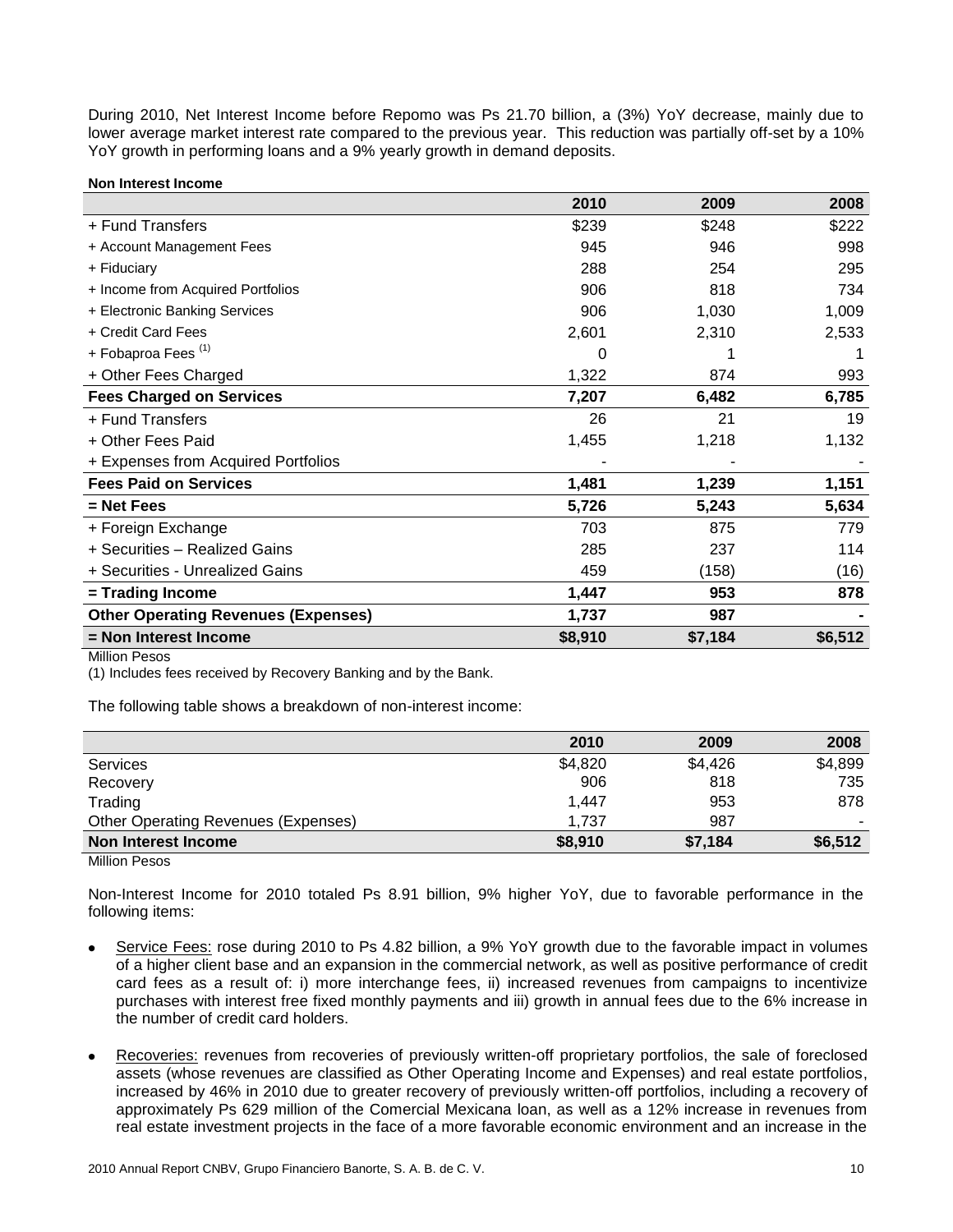amount invested to Ps 5.01 billion at closing of 2010 (+17% compared to 2009). The investment portfolio continues to show an appropriate geographical diversification of projects and industries.

Trading: Intermediation Revenues rose to Ps 1.45 billon, a 52% YoY increase, due to the strategies adopted to take advantage of opportunities in securities trading and money market positions in the face of a flattening yield curve and earnings from the sale of the remaining MasterCard shares.

| $11011$ $11101031$ $1200130$               |          |          |          |
|--------------------------------------------|----------|----------|----------|
|                                            | 2010     | 2009     | 2008     |
| <b>Personnel Expenses</b>                  | \$6,556  | \$6,156  | \$5,812  |
| <b>Professional Fees</b>                   | 1,382    | 1.440    | 1,163    |
| Administrative and Promotional Expenses    | 3,902    | 4,006    | 4,213    |
| Rents, Depreciations and Amortizations     | 1,583    | 1,337    | 1,285    |
| <b>Other Taxes</b>                         | 746      | 756      | 780      |
| Contributions to IPAB                      | 1,084    | 1.073    | 938      |
| Employee Profit Sharing PTU <sup>(1)</sup> | 827      | 668      |          |
| <b>Non Interest Expense</b>                | \$16,080 | \$15,437 | \$14,191 |

## **Non Interest Expense**

Million Pesos

(1) Changes in the accounting criteria as of April 2009 resulted in caused and deferred employee profit sharing being registered as non interest expenses.

Non interest expense for 2010 grew by 4% YoY driven by more personnel expenses resulting from the expansion in the commercial network and reinforcement in business and staff areas. Operating Expenses also increased YoY due to more rent, depreciations and amortizations resulting from the acquisition of new ATMs and previously leased equipment, and the depreciation of equipment related to commercial projects and acquired buildings; as well as an increase in employee profit sharing resulting from higher profitability. These increases were partially offset by reductions in administration and advertising expenses, professional fees paid and other taxes.

## **Non Operating Income and Expense**

|                                   | 2010     | 2009  | 2008    |
|-----------------------------------|----------|-------|---------|
| + Other Revenues                  | \$1,453  | \$950 | \$1,404 |
| + Foreign Exchange                |          |       |         |
| + Recoveries                      | 227      | 519   | 1,786   |
| + REPOMO - Other Revenues         |          |       |         |
| = Non Operating Income            | 1,680    | 1,469 | 3,190   |
| - Other Expenses                  | (1, 159) | (608) | (703)   |
| - Foreign Exchange                |          |       |         |
| - REPOMO - Other Expenses         | ۰        |       |         |
| = Non Operating Expenses          | (1, 159) | (608) | (703)   |
| = Non Operating Income (Expenses) | \$521    | \$861 | \$2,487 |
| Millian Donon                     |          |       |         |

Million Pesos

The amount reported for 2010 was Ps 521 million, a (39%) YoY reduction, due to more expenses related to estimates, bankruptcies and losses, as well as a reduction in the Recovery revenues.

## **Performing Loan Portfolio**

|            | 2010     | 2009     | 2008     |
|------------|----------|----------|----------|
| Commercial | \$73,524 | \$72,219 | \$80,170 |
| Consumer   | 83,543   | 74.924   | 74,863   |
| Corporate  | 46,364   | 42.037   | 48,597   |
| Government | 47,549   | 38,982   | 26,977   |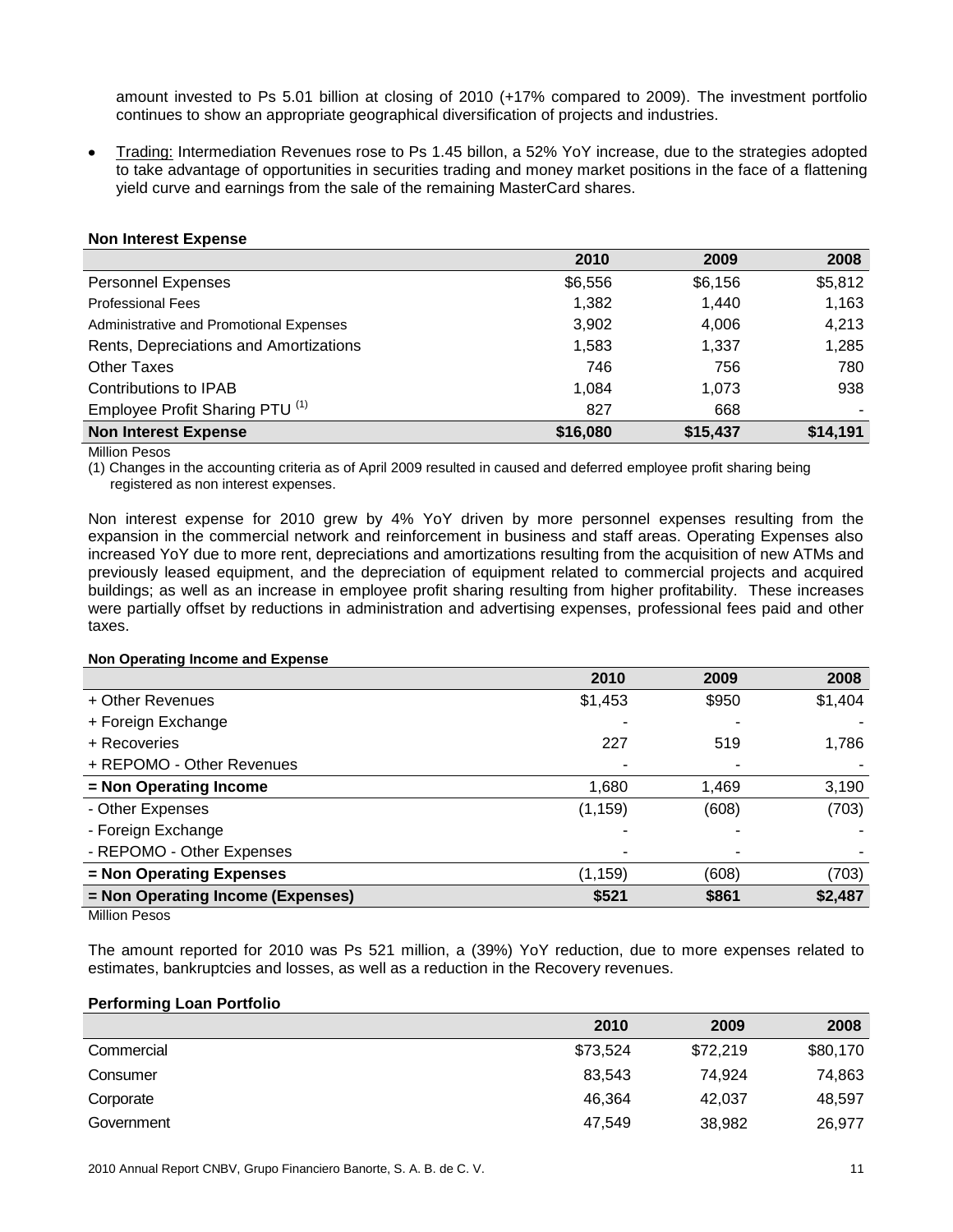| <b>Subtotal</b>               | 250,980   | 228.162   | 230.607   |
|-------------------------------|-----------|-----------|-----------|
| Recovery Bank                 | 454       | 666       | 794       |
| <b>Total Performing Loans</b> | \$251,434 | \$228,828 | \$231,401 |
| Fobaproa / IPAB Portfolio     |           |           |           |
| Past Due Loans                | 6.523     | 6.051     | 4.836     |
| % Past Due Loans              | 2.5%      | 2.6%      | 2.0%      |
| <b>Million Pesos</b>          |           |           |           |

### **Performing Consumer Loan Portfolio**

|                                                 | 2010     | 2009     | 2008     |
|-------------------------------------------------|----------|----------|----------|
| Mortgages                                       | \$55,718 | \$49,221 | \$45,499 |
| Car Loans                                       | 8,208    | 7.424    | 7,589    |
| Credit cards                                    | 11,159   | 11.801   | 15,067   |
| Payroll                                         | 8.458    | 6.479    | 6.707    |
| <b>Total Performing Consumer Loan Portfolio</b> | \$83,543 | \$74,924 | \$74,863 |

Million Pesos

Total Performing loans grew from Ps 228.16 billion to Ps 250.98 billion on a yearly basis; excluding the loan portfolio managed by the Recovery Bank. This increase is mainly due to growth in the Government, Consumer (except Credit Card) Mortgage and Corporate portfolios.

At closing of 2010, past due loans increased by 8% YoY, driven mainly by the classification of the Mexicana de Aviacion loan as delinquent in 4Q10. At closing of 2010, the past due loan ratio was 2.5%, (0.1) pp lower than the 2.6% registered in 2009.

#### **Deposits**

|                                                 | 2010      | 2009      | 2008      |
|-------------------------------------------------|-----------|-----------|-----------|
| Non Interest Bearing Demand Deposits            | \$69,615  | \$61,611  | \$57,876  |
| Interest Bearing Demand Deposits <sup>(1)</sup> | 80,218    | 75,977    | 70,481    |
| Demand Deposits <sup>(2)</sup>                  | 149,833   | 137,588   | 128,357   |
| Time Deposits - Retail                          | 88,805    | 84,808    | 75,085    |
| <b>Core Deposits</b>                            | 238,638   | 222,396   | 203,442   |
| Money Market <sup>(3)</sup>                     | 54,142    | 52,646    | 57,454    |
| <b>Total Bank Deposits</b>                      | \$292,780 | \$275,042 | \$260,896 |
| <b>Third Party Deposits</b>                     | 145,602   | 156,864   | 144,916   |
| <b>Total Assets Under Management</b>            | \$438,382 | \$431,906 | \$405,812 |

Million Pesos

(1) As of 2004, IPAB checking accounts for deposit of cash collections related to managed portfolios of Banpaís and Bancen are excluded, retroactively for comparison. The balances of these accounts for 2008, 2090 and 2010 were Ps 14 million, Ps 20 million and Ps 0 million respectively.

(2) Includes debit cards.

(3) Includes bank bonds, comprised of clients and financial intermediaries.

At closing of 2010, Total Bank Deposits were Ps 292.78 billion, 6% more compared to 2009, driven mainly by the 9% growth in Demand Deposits and a 5% growth in Retail Term Deposits.

## **2. Brokerage**

| 2010 | 2009 | 2008 |
|------|------|------|
|      |      |      |

## **Brokerage House**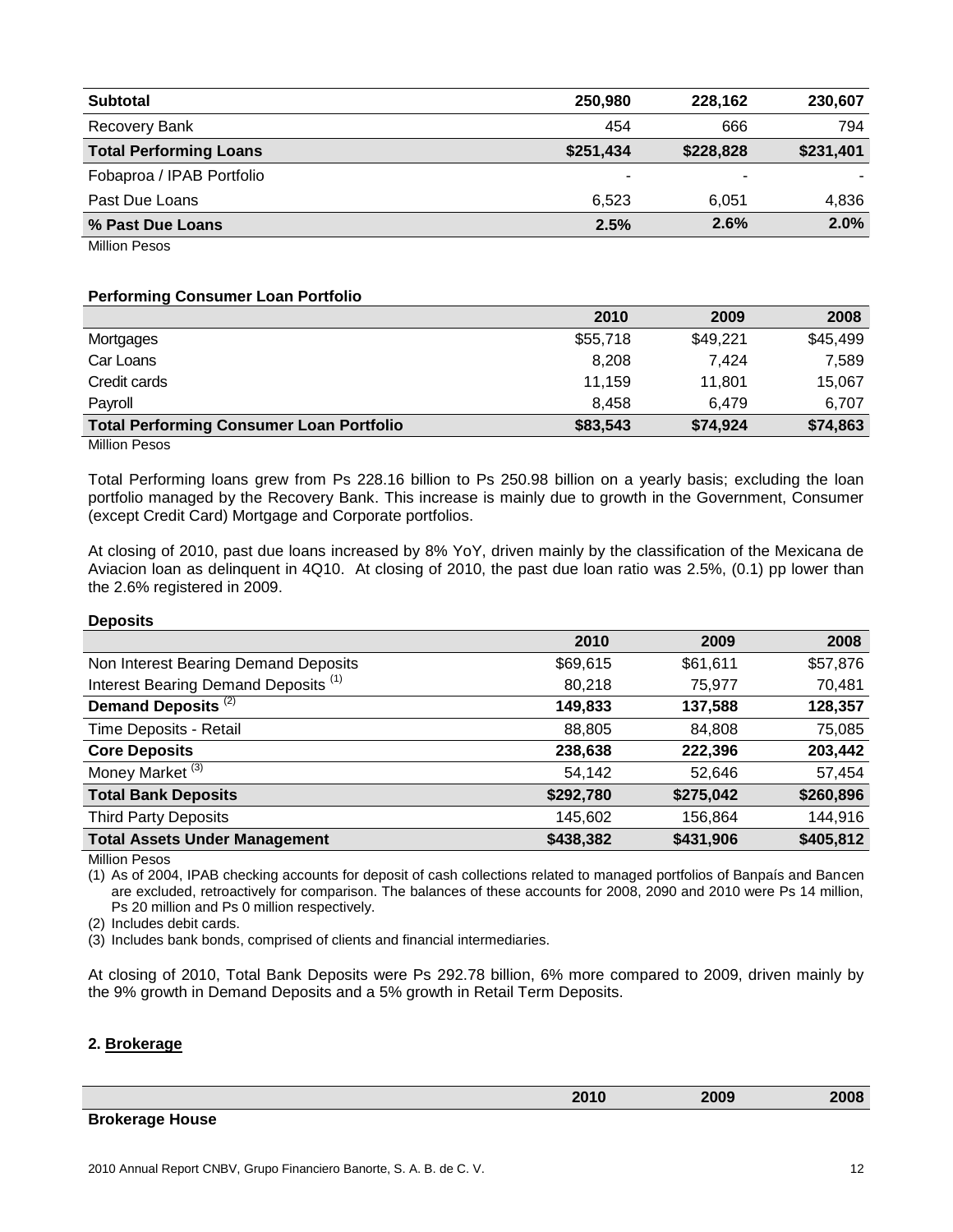| Net Income              | \$403   | \$203   | \$183   |
|-------------------------|---------|---------|---------|
| Stockholders' Equity    | 1,883   | 1,396   | 1,143   |
| Assets                  | 10.169  | 5.273   | 1.662   |
| Assets Under Management | 174.068 | 135.621 | 119,286 |
| Million Pesos           |         |         |         |

In 2010, the Broker-dealer reported a net profit of Ps 403 million, a 98% YoY increase as a result of more revenues from management fees in mutual funds, and also from risk money market trading positions.

## **3. Long Term Savings**

|                     | 2010   | 2009   | 2008   |
|---------------------|--------|--------|--------|
| Afore               |        |        |        |
| Net Income          | \$440  | \$288  | \$189  |
| <b>Total Equity</b> | 1,780  | 1,340  | 1,052  |
| Assets              | 2,096  | 1,557  | 1,218  |
| <b>AUM</b>          | 86,271 | 72,287 | 56,186 |
| <b>Insurance</b>    |        |        |        |
| Net Income          | \$451  | \$438  | \$476  |
| <b>Total Equity</b> | 2,436  | 2,370  | 2,130  |
| Assets              | 13,419 | 12,257 | 11,306 |
| <b>Annuities</b>    |        |        |        |
| Net Income          | \$12   | \$31   | \$33   |
| <b>Total Equity</b> | 1,028  | 1,016  | 985    |
| Assets              | 25,478 | 18,212 | 14,833 |
| Million Pesos       |        |        |        |

The Afore reported accumulated Net Income of Ps 440 million (51% corresponds to Banorte), a 53% YoY increase. This increase is due to growth in operating income and financial revenues, and improved efficiency resulting from reduced operating expenses and the containment of sales related costs. At year end, the Afore had a total of 3.92 million affiliates, representing 9.4% of the total affiliates in the system and in certified accounts.

Insurance profits were Ps 451 million for 2010 (51% corresponds to GFNorte), a 3% YoY increase due to a containment in damage related costs and greater financial revenues.

Net Income for Annuities was Ps 12 million in 2010 (51% corresponds to GFNorte), declining (62%) YoY as a result of increased expenses related to annuities derived from 15% growth in the number of cases, as well as write-offs of some securities in the investment portfolio, increased technical reserves and reduced financial revenues generated by capital and reserves, all of which lowered revenues by Ps 69 million.

## **4. Other Finance Companies**

|                           | 2010   | 2009   | 2008   |
|---------------------------|--------|--------|--------|
| Leasing and Factoring (1) |        |        |        |
| Net Income                | \$443  | \$403  | \$313  |
| Equity                    | 1,930  | 1,486  | 1,184  |
| <b>Total Portfolio</b>    | 15,884 | 13,461 | 13,874 |
| Past Due Loans            | 141    | 103    | 74     |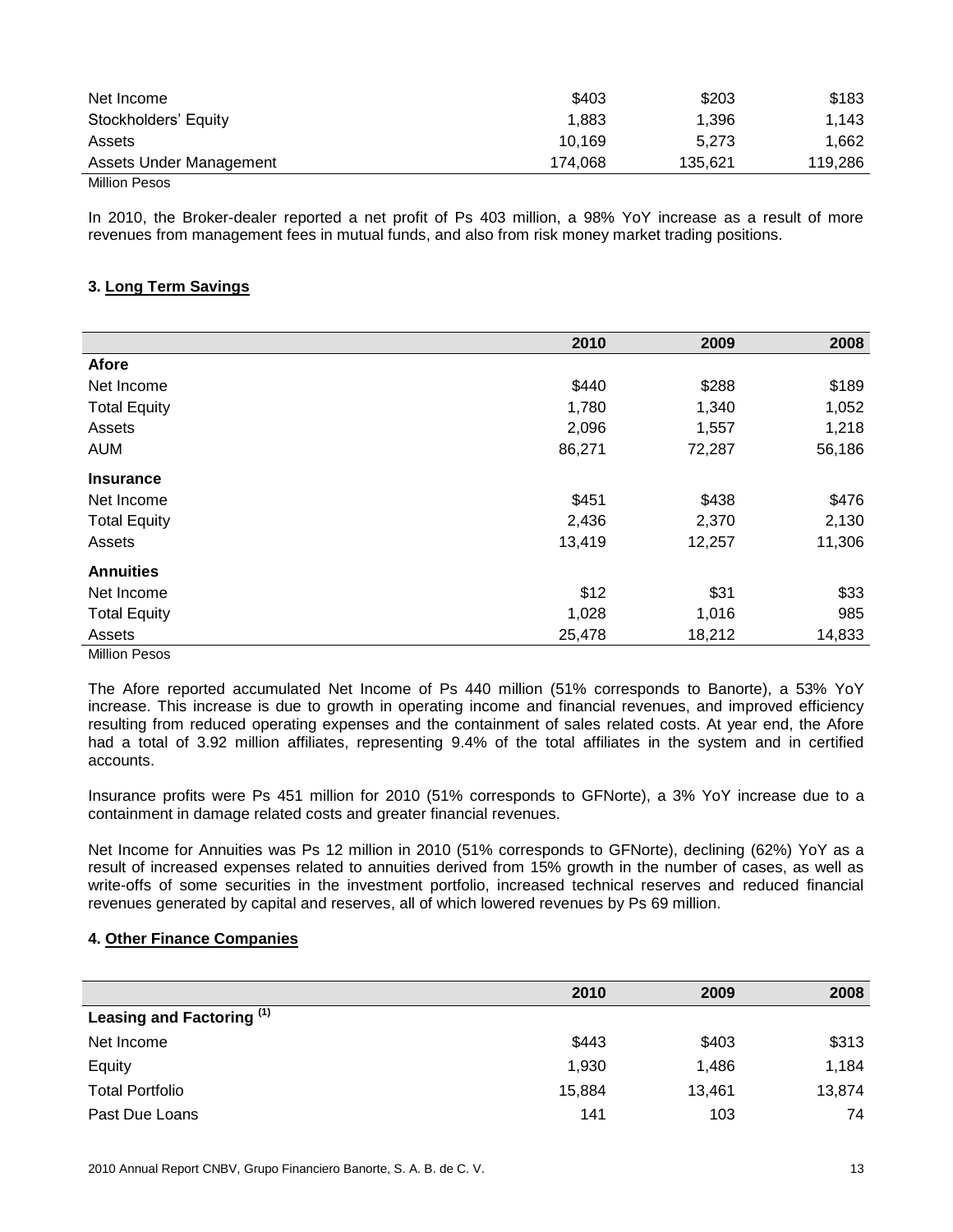| Assets      | 15,679 | 13,434 | 14,001 |
|-------------|--------|--------|--------|
| Warehousing |        |        |        |
| Net Income  | \$57   | \$22   | \$23   |
| Equity      | 206    | 144    | 124    |
| Inventories | 49     | 119    | 165    |
| Assets      | 777    | 211    | 321    |

Million Pesos

(1),The merger of the Leasing and Factoring companies came into effect as of February 2008

On February 2008, the leasing and factoring companies were merged under a regulated Multi-purpose financial company (SOFOM). Among other things, this merger enables the merged entity to optimize the use of capital, improve leverage capacity and create the possibility of achieving higher credit ratings. Results of both companies, as of 1Q08 are presented on a consolidated basis under the heading of "Arrendadora y Factor Banorte, S.A. de C.V."

Leasing and Factoring generated profits of Ps 443 million in 2010, 10% higher YoY due to a 9% growth in the leasing and a 22% increase in the factoring portfolios. At closing of 2010, the Past-Due Loan Ratio was 0.9%, while the Capitalization Ratio was 12.7%.

On November 28<sup>th</sup>, 2008, the Ministry of Finance (SHCP) modified the authorization given to Almacenadora Banorte to constitute and operate as a General Deposit Warehouse, given the increase in the fixed portion of its Shareholders' equity of Ps 31,780,651 which was approved by the Extraordinary Shareholders' Meeting held on October 1st, 2008.

Accumulated net income of the warehousing company was Ps 57million, a 152% YoY increase, as a result of more revenues related to commercialization of inventories, an increase in enabling operations and the start of logistic services. At closing of 2010, the Capitalization Ratio was of 8.5% considering Ps 2.43 billion in total assets-at-risk certificates. At closing of 2010, Banorte's Warehouse ranked 3rd amongst the 20 Warehousing Companies in terms of profit level.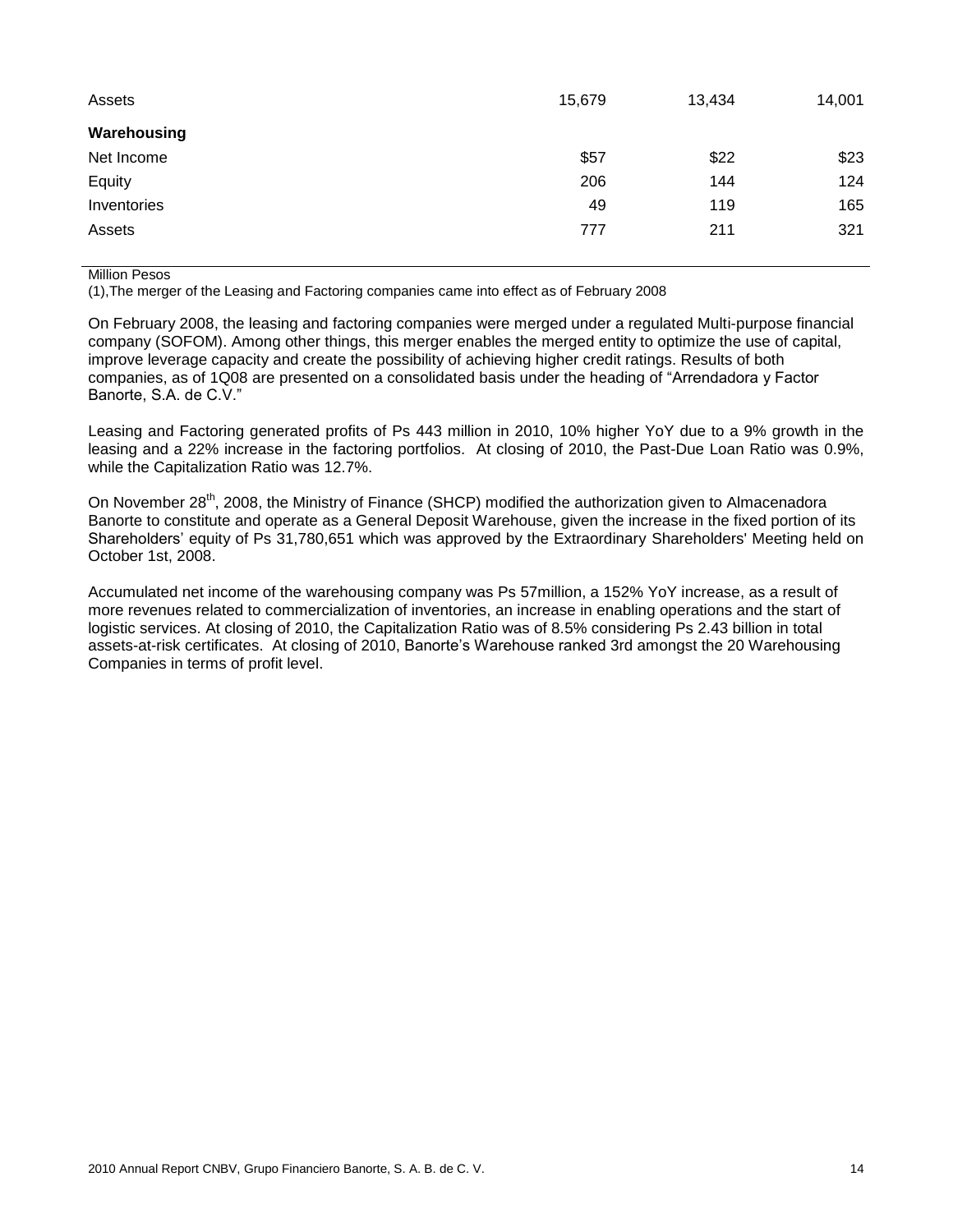## **5. Micro Lending**

|                        | 2010 | 2009                     | 2008    |
|------------------------|------|--------------------------|---------|
| Pronegocio             |      |                          |         |
| Net Income             | \$-  | \$15                     | (\$120) |
| Equity                 | ٠    |                          | 48      |
| <b>Total Portfolio</b> | ۰    | $\overline{\phantom{a}}$ | 269     |
| Past Due Loans         | ۰    | $\overline{\phantom{a}}$ | 38      |
| Assets                 | ۰    |                          | 433     |
|                        |      |                          |         |

Million Pesos

The Board of Directors' Meeting held on January 29th, 2009, approved the merger of Banco Mercantil del Norte as the merging company, with Créditos Pronegocio, S.A. de C.V., as the merged entity. Since this resolution was approved, there has been a gradual transfer of expenses to the bank and the relocation of performing clientele of the SOFOM to other Banorte products. The final merger agreement was signed on August 31st, 2009 after receiving the necessary authorizations from the regulating authorities.

The merger process required a specific work plan to reduce the financial impact on Banorte's long term capitalization process of this company, as well as the absorption of recurring losses for several fiscal years.

The work plan which concluded in December 2009 included among its objectives the closing of all branches and the reduction of the financial impact. In accordance with this plan, all branches were closed at the end of September 2009 and the financial impact has been reduced to almost Ps 265 million. This cost could be reduced even further if the loan portfolio continues to be controlled and recovery of existing portfolio balances continues.

As of January 2010, the Asset Recovery unit will be in charge of monitoring the recovery of the remaining portfolio through third parties.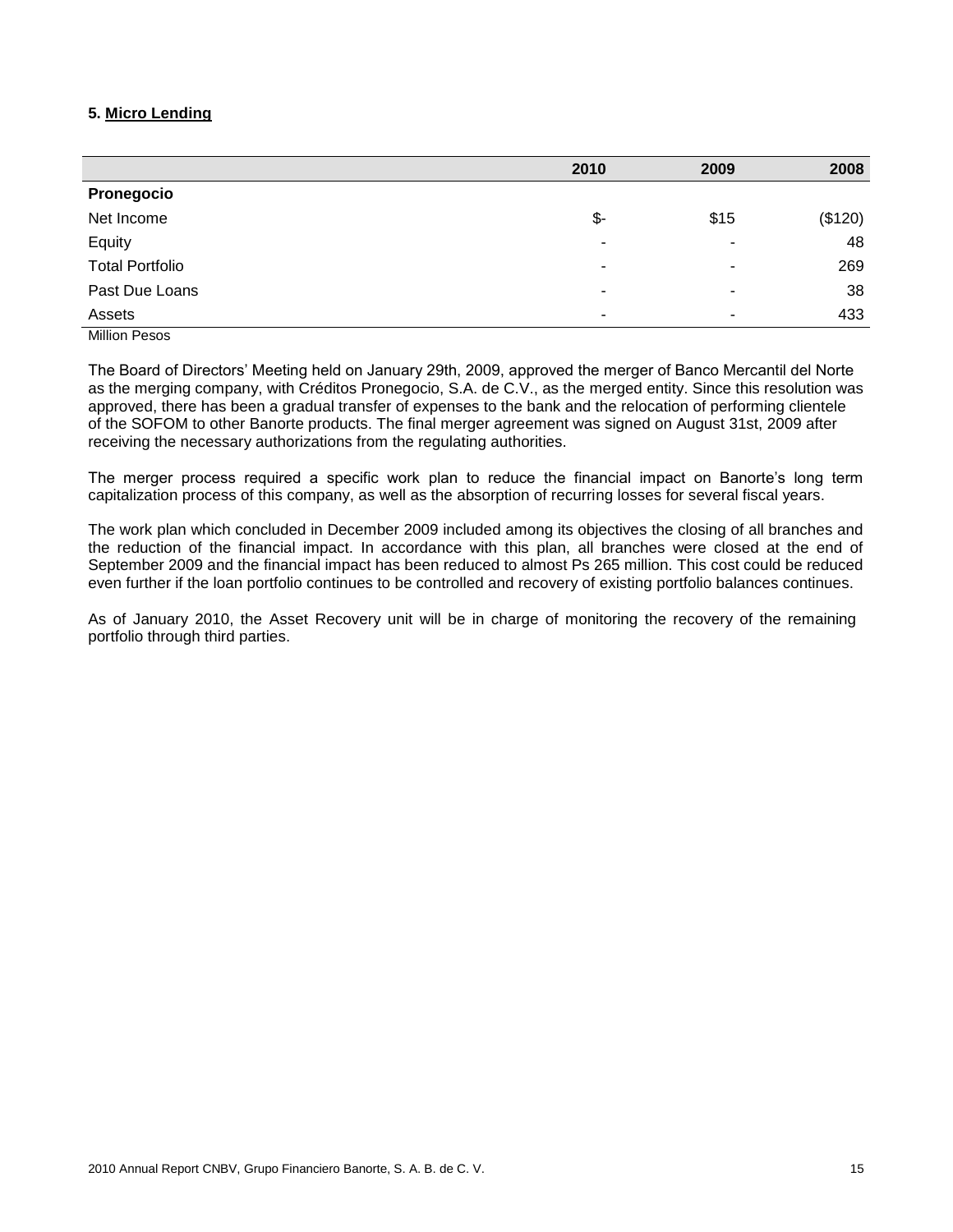## **B) FINANCIAL SITUATION, LIQUIDITY AND CAPITAL RESOURCES**

## **NET INCOME AND PROFITABILITY INDEXES**

## **GFNorte Equity** (\*)

|                                                                   | 2010     | 2009     | 2008     |
|-------------------------------------------------------------------|----------|----------|----------|
| Paid-in Capital                                                   | 11,971   | 11,956   | 11,941   |
| Premium of Subscribed & Issued Shares                             | 1,673    | 1,526    | 1,468    |
| <b>Subscribed Capital</b>                                         | \$13,644 | \$13,481 | \$13,409 |
| <b>Capital Reserves</b>                                           | 3,181    | 3,154    | 2,720    |
| <b>Retained Earnings</b>                                          | 25,492   | 20.681   | 16,935   |
| Surplus (Deficit) from Valuation of Securities Available for Sale | 309      | 206      | (550)    |
| Results from Valuation of Hedging Instruments                     | (2, 214) | (1,369)  |          |
| Results from Conversions of Foreign Operations                    | (1,000)  | (641)    | 1,095    |
| Surplus (Deficit) from valuation of equity                        |          |          |          |
| <b>Results of Non Monetary Assets:</b>                            |          |          |          |
| <b>Fixed Assets</b>                                               |          |          |          |
| <b>Permanent Share Investments</b>                                |          |          | (2,821)  |
| Accumulated effect of deferred taxes                              |          |          |          |
| Net Income                                                        | 6,705    | 5,854    | 7,014    |
| <b>Earned Capital</b>                                             | \$32,473 | \$27,885 | \$24,393 |
| Minority Interest                                                 | 4,110    | 3,608    | 1,944    |
| <b>Total Shareholders' Equity</b>                                 | \$50,227 | \$44,974 | \$39,746 |

Million Pesos

(\*)Does not include Afore.

The Banking Sector (excluding Afore) contributed with 90% of the Group's profits, reaching Ps 6.03 billion in 2010, an 18% YoY increase.

## **Banking Sector Paid-in Capital** (\*)

|                                                                   | 2010     | 2009     | 2008     |
|-------------------------------------------------------------------|----------|----------|----------|
| Paid-in Capital                                                   | 11,488   | 11,488   | 10,955   |
| Premium of Subscribed & Issued Shares                             | 2,491    | 2,490    | 853      |
| <b>Subscribed Capital</b>                                         | \$13,979 | \$13,977 | \$11,808 |
| <b>Capital Reserves</b>                                           | 5,172    | 4.659    | 4,005    |
| <b>Retained Earnings</b>                                          | 22,066   | 18,339   | 13,426   |
| Surplus (Deficit) from Valuation of Securities Available for Sale | 432      | 315      | (237)    |
| Results on valuation of cash flow derivatives                     | (2,316)  | (1,404)  | (1,626)  |
| Results from Conversions of Foreign Operations                    | (1,061)  | (679)    | 1,123    |
| Surplus (Deficit) from valuation of equity                        |          |          |          |
| <b>Results of Non Monetary Assets:</b>                            |          |          |          |
| <b>Fixed Assets</b>                                               |          |          |          |
| <b>Permanent Share Investments</b>                                |          |          | 87       |
| Accumulated effect of deferred taxes                              |          |          |          |
| Net Income                                                        | 6,035    | 5,132    | 6,543    |
| <b>Earned Capital</b>                                             | \$30,328 | \$26,361 | \$23,320 |
| Minority Interest                                                 | 10       | 10       | 397      |
| <b>Total Shareholders' Equity</b>                                 | \$44,316 | \$40,348 | \$35,526 |

Million Pesos

(\*)Does not include Afore.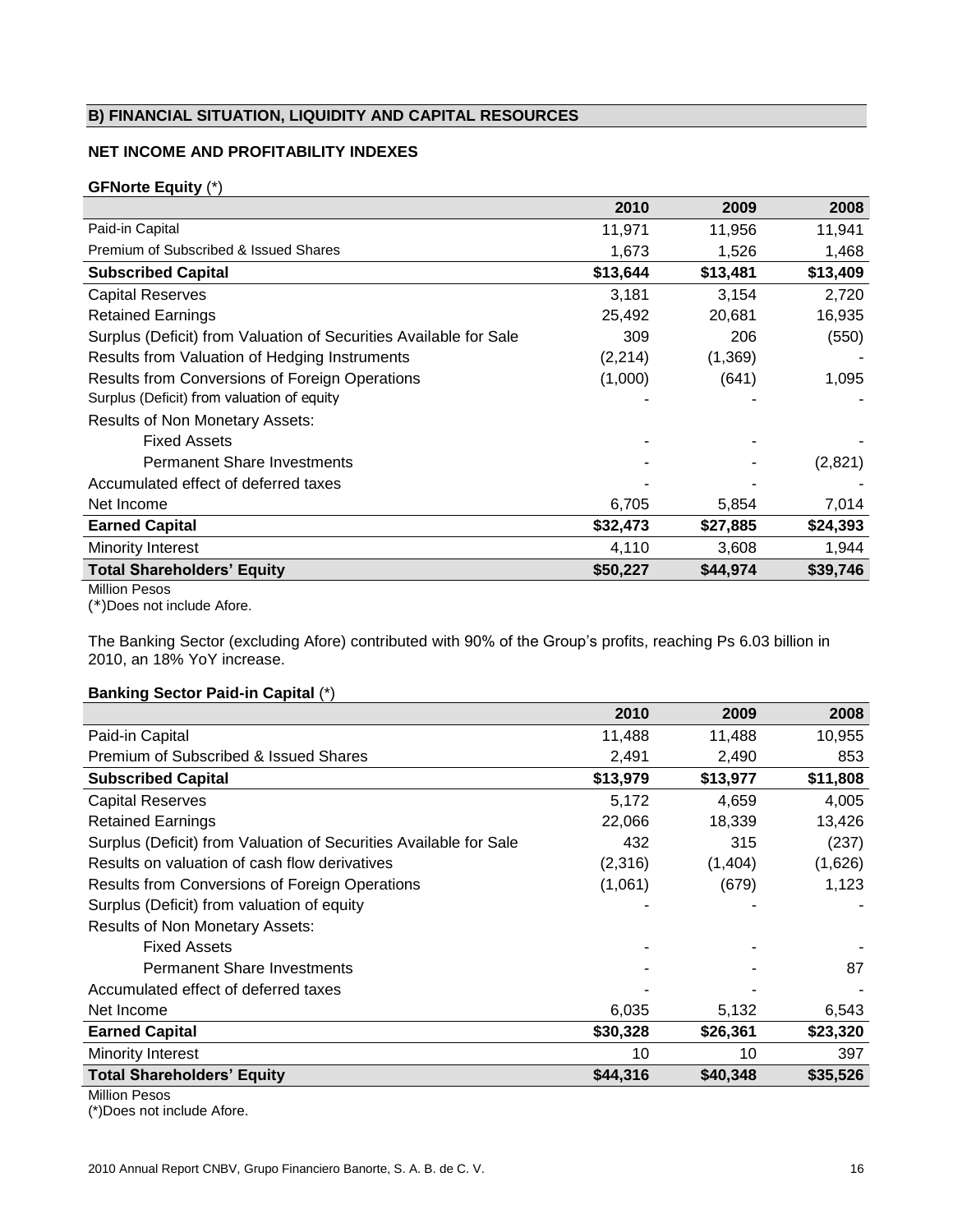|                                        | <b>Dec-10</b> | <b>Dec-09</b> | Dec-08 $^{(1)}$ |
|----------------------------------------|---------------|---------------|-----------------|
| Tier 1 Capital                         | 39,369        | 35,380        | 28,300          |
| <b>Tier 2 Capital</b>                  | 13,252        | 14,277        | 17,076          |
| <b>Net Capital</b>                     | \$52,621      | \$49,657      | \$45,376        |
|                                        |               |               |                 |
| <b>Credit Risk Assets</b>              | 222,146       | 203,305       | 204,884         |
| Market & Operational Risk Assets       | 104,335       | 92,741        | 97,395          |
| Total Risk Assets <sup>(2)</sup>       | \$326,481     | \$296,046     | \$302,279       |
| <b>Net Capital / Total Risk Assets</b> | 23.70%        | 24.40%        | 22.10%          |
| <b>Capitalization Ratio</b>            |               |               |                 |
| Tier 1                                 | 12.1%         | 12.0%         | 9.4%            |
| Tier 2                                 | 4.1%          | 4.8%          | 5.6%            |
| <b>Total Capitalization Ratio</b>      | 16.1%         | 16.8%         | 15.0%           |

## **Banking Sector Capitalization Ratio**

Million Pesos

(1) The Capitalization Ratio reported at closing of 2008 was revised upwards by an adjustment in the calculation of subordinated obligations as Tier 2 capital.

(2) Without inter-company eliminations.

At closing of 2010, the Capitalization Ratio was 16.1% taking into consideration credit and market risks, and 23.7% considering only credit risks. The Tier 1 ratio was 12.1% while Tier 2 was 4.1%. On an annual basis, the capitalization ratio for 2010 was lower than in 2009 due to:

| 1) The effect of profits generated in 2010:     | $+1.8$ pp. |
|-------------------------------------------------|------------|
| 2) Growth of risk assets in the period:         | $-1.7$ pp. |
| 3) Effects of valuation of hedging instruments: | $-0.3$ pp. |
| 4) Payment of dividends:                        | $-0.2$ pp. |
| 5) Valuation of Securitizations:                | $-0.2$ pp. |
| 6) FX effect on Subordinated Obligations:       | $-0.1$ pp. |

## **CASH FLOW STATEMENT**

The cash flow statement reveals the availability of cash that the institution has at a certain point in time in order to meet its obligations with creditors. The structure of the cash flow statement provides details regarding the cash generated by the operation and uses of resources for net financing and the investment program. As of December 2010, available cash amounted to Ps 62.497 billion, 5% higher than the Ps 59,268 million registered in December 2009.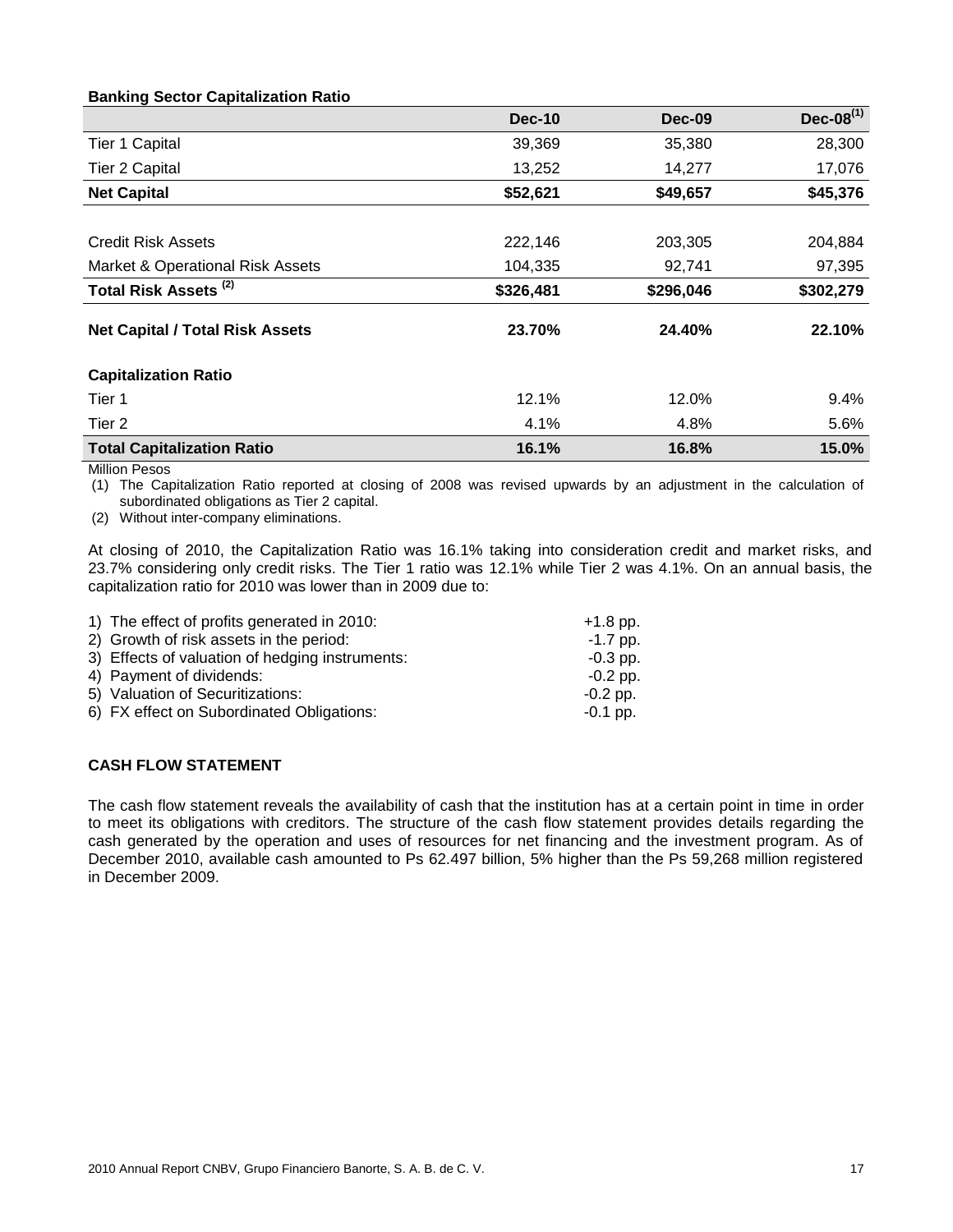## **GFNorte Cash Flow Statement**

|                                                                 | 2010          |
|-----------------------------------------------------------------|---------------|
| <b>Net Income</b>                                               | \$6,705       |
| Operations that do not generate or require resources:           |               |
| Provisions for credit risks                                     | 6,889         |
| Provisions for loan losses                                      | 164           |
| Depreciations and Amortizations                                 | 1,181         |
| Provisions                                                      | 430           |
| <b>Caused &amp; Deferred Taxes</b>                              | 2,805         |
| Undistributed earnings of subsidiaries                          | 337           |
|                                                                 | \$18,511      |
| <b>OPERATING ACTIVITIES:</b>                                    |               |
| Change in Margin accounts                                       | (159)         |
| Change in Treasury operations (investments in securities)       | 7,626         |
| Change in repo debtor balances                                  | (579)         |
| Change in Derivatives (assets)                                  | (2,639)       |
| Change in Loan Portfolio                                        | (32,062)      |
| Change in acquired collection rights                            | 523           |
|                                                                 | (518)         |
| Change in benefits to be received for securitization operations | 94            |
| Change in foreclosed assets                                     |               |
| Change in other performing assets                               | (1,461)       |
| Change in Deposits                                              | 18,975        |
| Change in loans from banks and other institutions               | 5,483         |
| Change in repo creditor balances                                | (6,892)       |
| Change in collateral sold or given in guarantee                 | 9             |
| Change in Derivatives (liabilities)                             | 2,684         |
| Change in subordinated obligations                              | (350)         |
| Change in other operating liabilities                           | (3,274)       |
| Change in hedging instruments (related to operations)           | 136           |
| Net cash generated from operations                              | \$6,107       |
| <b>INVESTMENT ACTIVITIES:</b>                                   |               |
| Receivables from acquisition of property and fixed assets       | 304           |
| Payments for acquisition of property and fixed assets           | (2, 215)      |
| Payments for acquisition of subsidiaries                        | 69            |
| Receivables from other permanent investments                    |               |
| Payments for acquisition of other permanent investments         | (171)         |
| Receivables from cash dividends                                 | 227           |
| Net cash used for investment activities                         | (\$1,785)     |
| <b>FINANCING ACTIVITIES:</b>                                    |               |
| Payment of cash dividends                                       | (1,029)       |
| Repurchase of shares                                            |               |
| Net cash used for financing activities                          | 69<br>(\$960) |
|                                                                 |               |
| Increase (decrease) in cash and equivalents                     | \$3,362       |
| Adjustments to cash flow for variations in exchange rates       | (133)         |
| Cash and equivalents at the beginning of the period             | 59,268        |
| Cash and equivalents at the end of the period                   | \$62,497      |
| Million Pesos                                                   |               |

2010 Annual Report CNBV, Grupo Financiero Banorte, S. A. B. de C. V. 18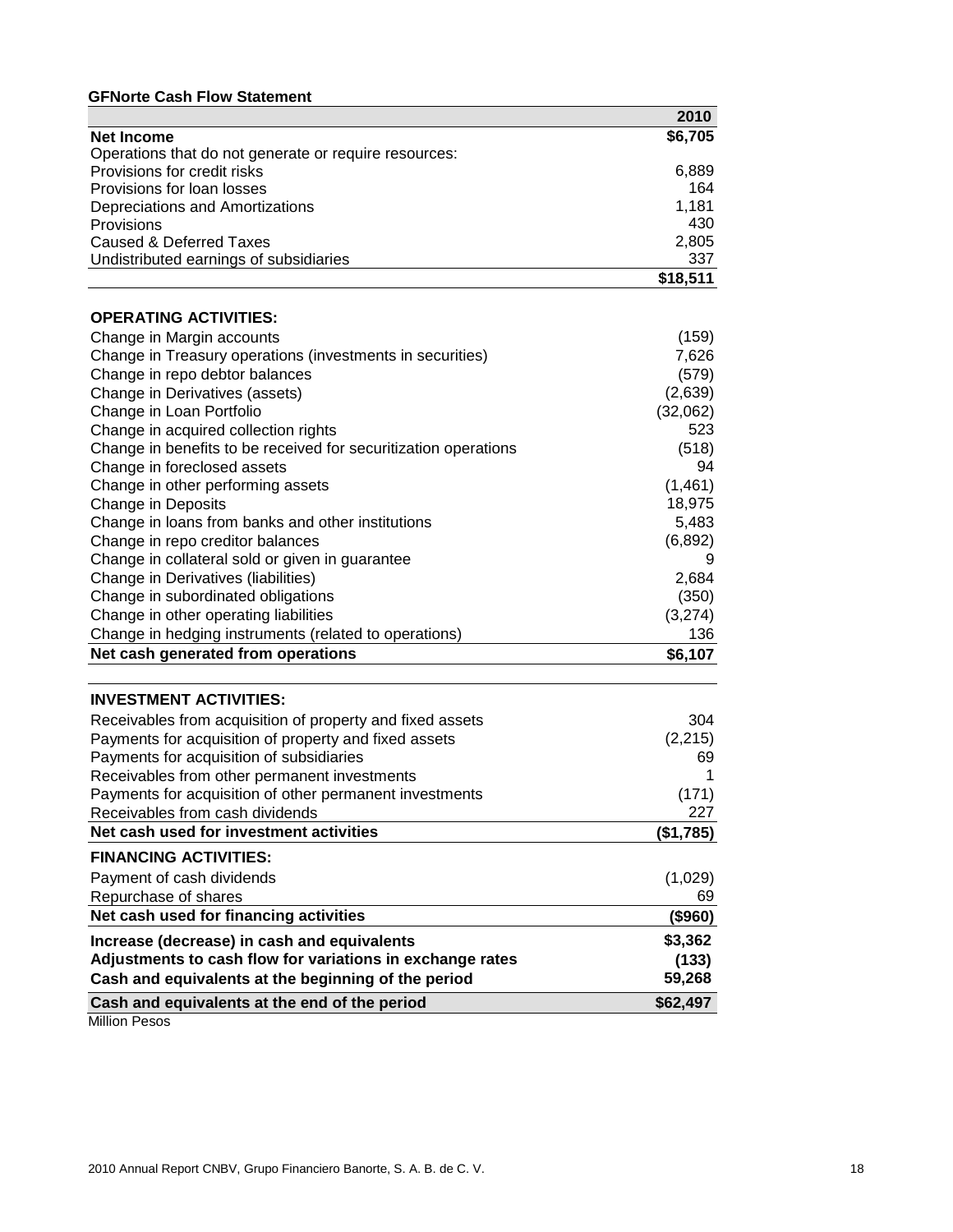## **GFNorte Cash Flow Statement**

|                                                                 | 2009      |
|-----------------------------------------------------------------|-----------|
| <b>Net Income</b>                                               | \$5,854   |
| Operations that do not generate or require resources:           |           |
| Provisions for credit risks                                     | 8,286     |
| Provisions for loan losses                                      | 182       |
| Depreciations and Amortizations                                 | 954       |
| Provisions                                                      | (1,786)   |
| Caused & Deferred Taxes                                         | 2,045     |
| Undistributed earnings of subsidiaries                          | (313)     |
|                                                                 | \$15,222  |
|                                                                 |           |
| <b>OPERATING ACTIVITIES:</b>                                    |           |
| Change in Margin accounts                                       | (11)      |
| Change in Treasury operations (investments in securities)       | 12,312    |
| Change in repo debtor balances                                  | 144       |
| Change in Derivatives (assets)                                  | 501       |
| Change in Loan Portfolio                                        | (8, 167)  |
| Change in acquired collection rights                            | 502       |
| Change in benefits to be received for securitization operations | 364       |
| Change in foreclosed assets                                     | (94)      |
| Change in other performing assets                               | (969)     |
| Change in Deposits                                              | 15,344    |
| Change in loans from banks and other institutions               | (15, 644) |
| Change in repo creditor report balances                         | (7,088)   |
| Change in Derivatives (liabilities)                             | (717)     |
| Change in subordinated obligations                              | (2,481)   |
| Change in other operating liabilities                           | (2,365)   |
| Change in hedging instruments (related to operations)           | 133       |
| Net cash generated from operations                              | \$6,986   |
|                                                                 |           |
|                                                                 |           |
| <b>INVESTMENT ACTIVITIES:</b>                                   |           |

| Receivables from acquisition of property and fixed assets | 259       |
|-----------------------------------------------------------|-----------|
| Payments for acquisition of property and fixed assets     | (1, 447)  |
| Payments for acquisition of subsidiaries & associates     | (183)     |
| Receivables from other permanent investments              |           |
| Payments for acquisition of other permanent investments   | (1)       |
| Receivables from cash dividends                           | 135       |
| Net cash used for investment activities                   | (\$1,236) |
| <b>FINANCING ACTIVITIES:</b>                              |           |
| Payment of cash dividends                                 | (364)     |
| Repurchase of shares                                      | (451)     |
| Net cash used for financing activities                    | (\$815)   |
| Increase (decrease) in cash and equivalents               | \$4,935   |
| Adjustments to cash flow for variations in exchange rates | (63)      |
| Cash and equivalents at the beginning of the period       | 54,396    |
| Cash and equivalents at the end of the period             | \$59,268  |
|                                                           |           |

Million Pesos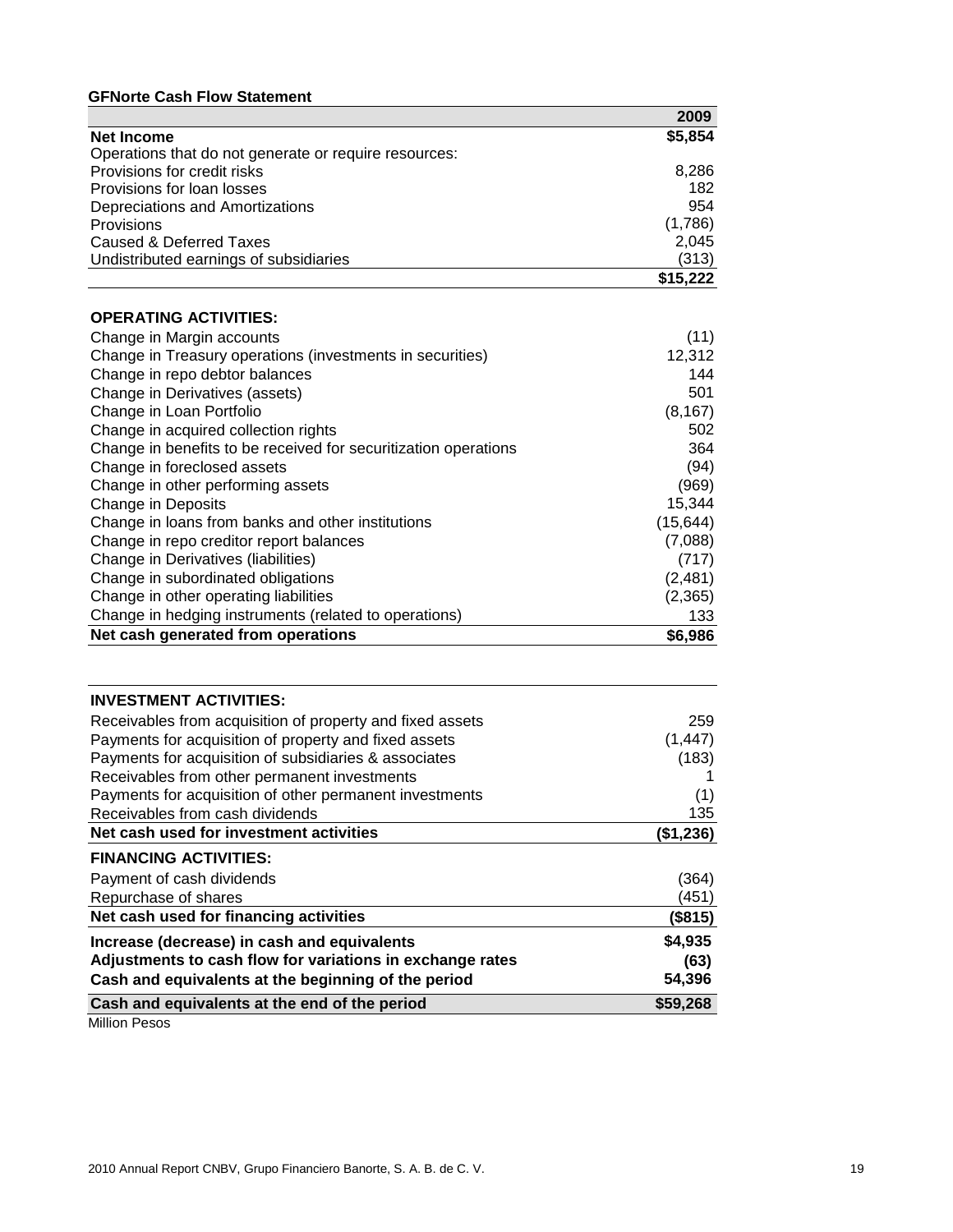## **DIVIDENDS**

The Annual Ordinary General Shareholders Meeting, held on April 29<sup>th</sup>, 2003, approved a dividend payment policy in which the Board of Directors annually proposes to the General Ordinary Shareholders' Meeting the payment of a dividend of least 15% of the net recurring income of the company, provided that there is no legal impediment and that market conditions and the company's own financial situation allows it.

## **POLICIES GOVERNING TREASURY ACTIVITIES OF THE BANK (MAIN SUBSIDIARY OF THE FINANCIAL GROUP)**

#### **Regulatory Framework**

- 1. All operations carried out by the Treasury will be executed in strict accordance to regulations set by the regulatory authorities of the Banking Institutions such as Central Bank (BANXICO), National Banking and Securities Commission (CNBV), Ministry of Finance and Public Credit (SHCP), as well as to those established in the Ley de Instituciones de Credito (Law of Credit Institutions).
- 2. The Treasury is subject to the policies regarding thresholds and management of liquidity risks set by the Risk Policies' Committee in the manual of Risk Administration.

## **Treasury Management**

In order to maintain a prudent strategy in the administration of assets and liabilities through stable funding sources, as well as constitute and maintain liquid assets at optimum levels, the Treasurer will monitor the following limits to maintain an appropriate level of liquidity:

- 1. Diversification of funding sources, accessing several markets in order to diversify funding sources.
- 2. Structure liabilities in such a way so as to avoid the accumulation of maturities that significantly influence the administration and control of the resources that the Treasury operates.
- 3. Ensure liquidity in adverse times by tapping long term liabilities.
- 4. Liquid Assets. Maintain a balanced liquid assets-total assets ratio.
- 5. Additional Liquidity. Maintain a highly liquid inventory of assets to ensure the immediate availability of resources.
- 6. Transfer Prices. The Treasury will have the exclusive faculty to determine and propose to the Risk Policies' Committee the transfer costs of assets and liabilities.

### **Sources of Financing/International Treasury**

Sources of financing for the International Treasury should be classified in a monthly report indicating the sources of available resources, their use and concentration:

- 1. Public:
	- Checking accounts (via the network of branches and corporations).
- 2. Market:
	- Commercial paper.
	- Cross Currency Swaps
	- Syndicated Loans.
	- Securitizations
	- Deposit Certificates.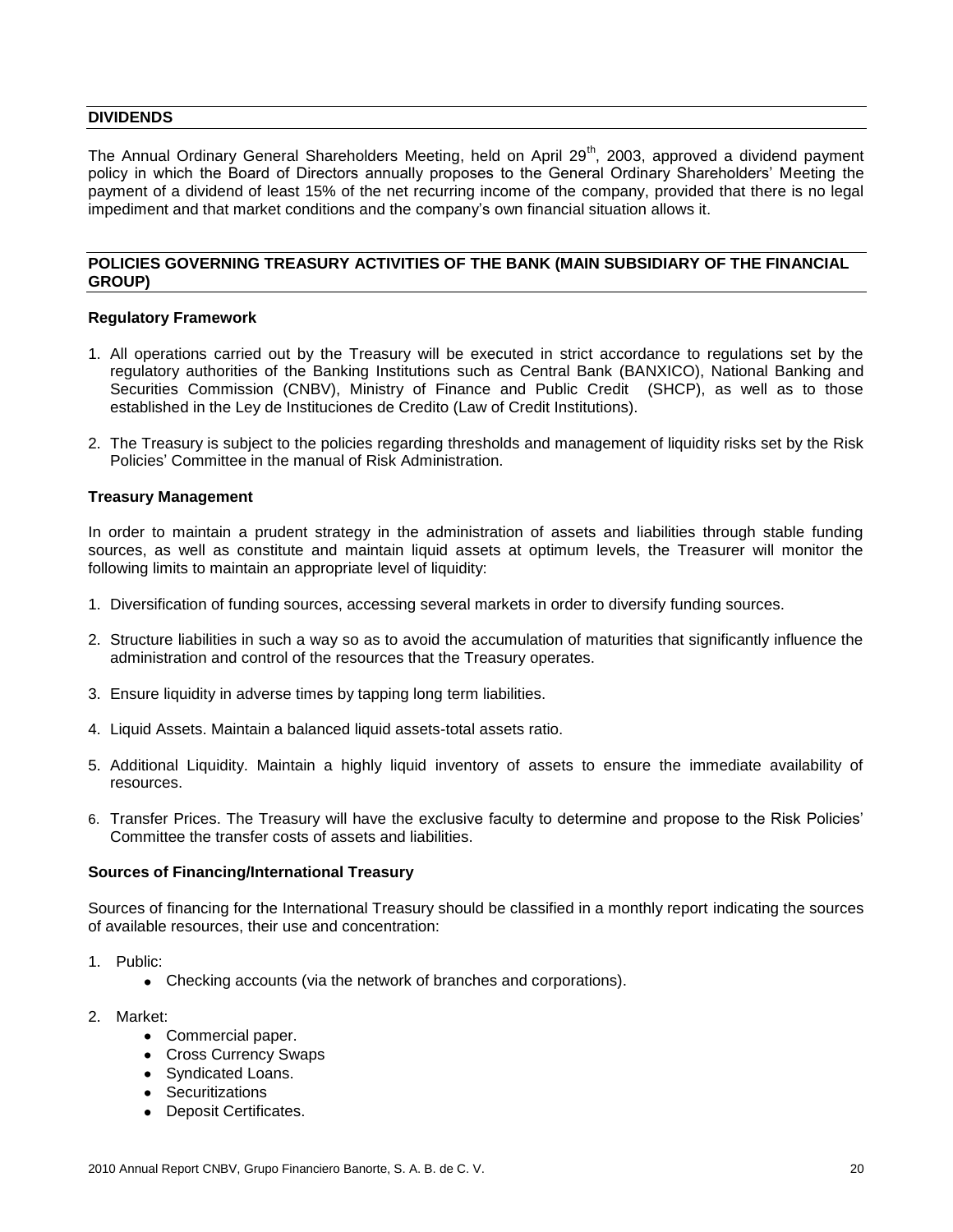- 3. National banks and Development Funds:
	- National banks.
	- Funds.
- 4. Correspondent Banks:
	- Foreign banks.
- 5. Available lines of credit: (not available)
	- Commercial paper.
	- Correspondent Banks.
- a. Through diverse Long Term Financing Programs, proposals will be studied, analyzed and implemented, in order to consolidate an adequate debt profile.
- b. Send the liquidity stress tests results to the authorities and the Head of Risk Control simultaneously, so it can be monitored.
- c. The International Treasury will review the liquidity ratio limits set by the Risk Policies' Committee and the authorities on a daily basis.
- d. The International Treasury, in coordination with the Head of Risk Control, will monitor the results of its daily calculations of liquidity coefficients.

## **PAID AND DEFERRED TAXES**

| <b>Concept</b>       | To December 31st, 2010 |
|----------------------|------------------------|
| Income Tax (ISR)     | 2,735                  |
| Profit Sharing (PTU) | 836                    |
| Deferred ISR & PTU   | 70                     |
| <b>Total</b>         | \$3,641                |

Million Pesos

| <b>Temporary Asset Differences</b>                                  | <b>ISR</b> | <b>PTU</b> | <b>Net</b>     |
|---------------------------------------------------------------------|------------|------------|----------------|
| Tax losses                                                          | 2          | 0          | 2              |
| Provisions for possible loan losses                                 | 119        | 0          | 119            |
| Operational loss Uniteller and Banorte USA Corp.                    | 4          | 0          | $\overline{4}$ |
| Deferred State Tax on assets                                        | 3          | 0          | 3              |
| Non-deductible Provisions                                           | 417        | 131        | 548            |
| Excess book value over fiscal value of repossessed and fixed assets | 374        | 60         | 434            |
| Reducible Profit Sharing                                            | 239        | 80         | 319            |
| Excess of preventive reserves for credit risks on fiscal limit      | 1.548      | 552        | 2,100          |
| Fees collected in advance                                           | 6          | 2          | 8              |
| <b>Others</b>                                                       | 13         | 0          | 13             |
| <b>Total Assets</b>                                                 | \$2,725    | \$825      | \$3,550        |

| <b>Temporary Liability Differences</b> |  | <b>Neto</b> |
|----------------------------------------|--|-------------|
| Unrealized loss in securities for sale |  | 26          |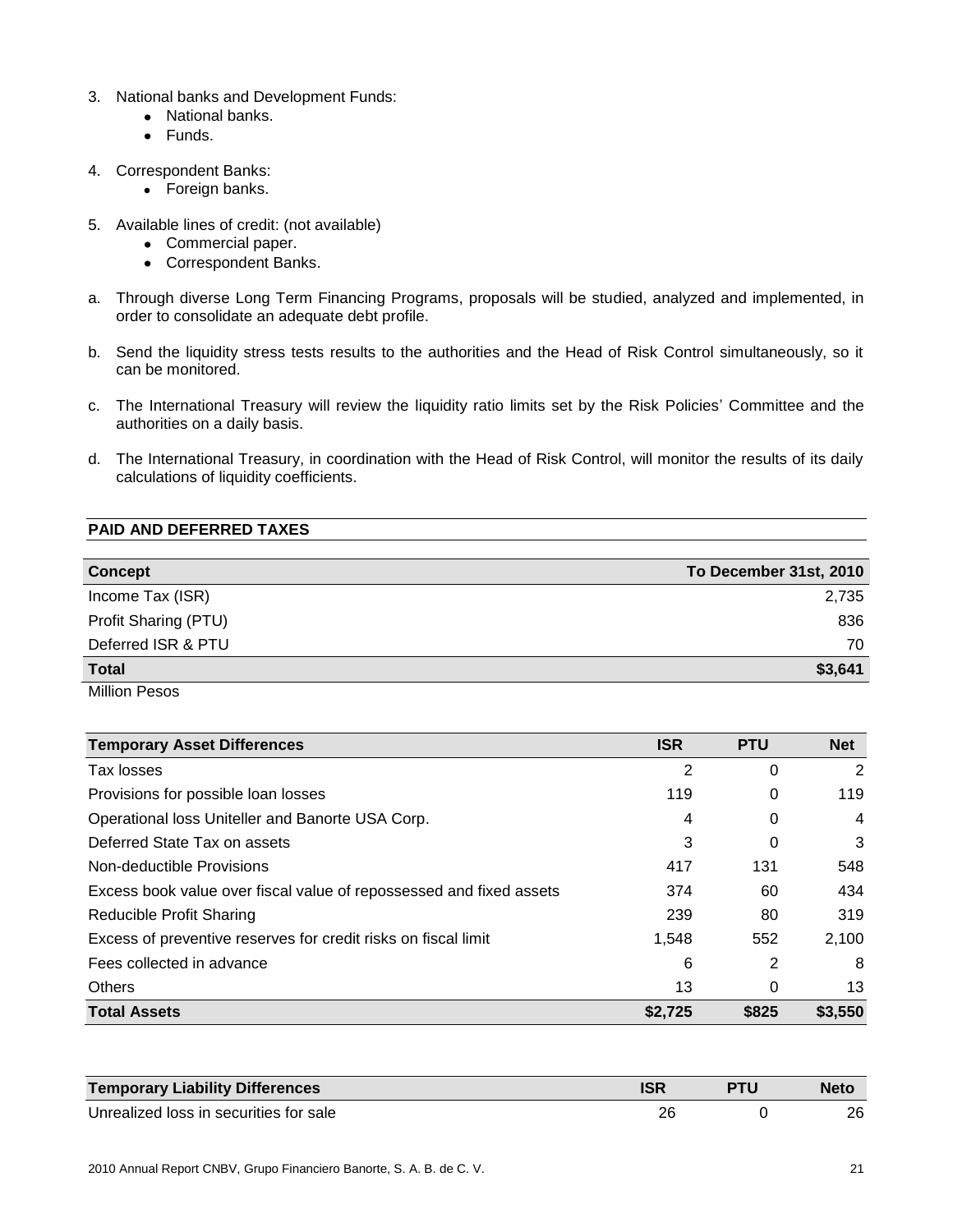| Capital project expenses                                                         | 211     | 71    | 282     |
|----------------------------------------------------------------------------------|---------|-------|---------|
| Excess book value over fiscal value for fixed assets and anticipated<br>expenses |         |       |         |
| <b>Pension Fund Contributions</b>                                                | 10      | 0     | 10      |
|                                                                                  | 560     | 200   | 760     |
| Loan Portfolio Acquisitions                                                      | 617     | 110   | 727     |
| Income tax to pay on UDIS Trust funds                                            | 6       | 0     | 6       |
| Federal Home Loan Bank Dividends                                                 |         | 0     |         |
| Intangible Assets                                                                | 22      | 0     | 22      |
| <b>Rollback of Sale Costs</b>                                                    | 3       | 0     | 3       |
| Unrealized capital gain from Special Reserve                                     | 51      | 0     | 51      |
| <b>Others</b>                                                                    | 276     | 46    | 322     |
| <b>Total Liabilities</b>                                                         | \$1,783 | \$427 | \$2,210 |
| <b>Assets (Liabilities) Accumulated Net</b>                                      | \$942   | \$398 | \$1,340 |

Million Pesos

As of January 1st, 2010 through to December 31st, 2012 the applicable Income Tax rate (ISR) is 30%, and for the fiscal year of 2013 it will be 29%. Management, in accordance with the NIF D-4 "Income tax", and with that indicated in the NIF-8 "Effects of Corporate Tax at a Basic Rate (IETU)", and based on projections for recovery of deferred taxes, adjusted the balances of the same to the prospective rates that will be in effect at the time recovery is made; also projections were made calculating the Flat Rate (IETU) and comparing it with Income Tax (ISR), determining that GFNorte and its Subsidiaries will continue paying Income Tax (ISR); therefore no adjustments were made to the calculation of deferred taxes.

The deferred tax assets and liabilities of Banorte USA are determined by applying the enforceable or general balance method. Under this method, the net deferred tax asset or liability is determined based on the fiscal effects of the temporary differences between the accounting and fiscal base of the assets and liabilities of the general balance to recognize changes in the tax rates and laws. Due to the consolidation of Banorte USA, the amount of Ps 38 million has been added to the deferred net taxes at a rate of 35% in accordance with fiscal regulations established in the U.S.A.

On the other hand, employee profit sharing (PTU) is calculated taking into consideration the temporary differences arising during the year to which the corresponding fiscal rate is applied, creating a liability or benefit in the future.

The net effect of all the aforementioned operations are shown in the General Balance Sheet under assets entitled "Deferred Taxes".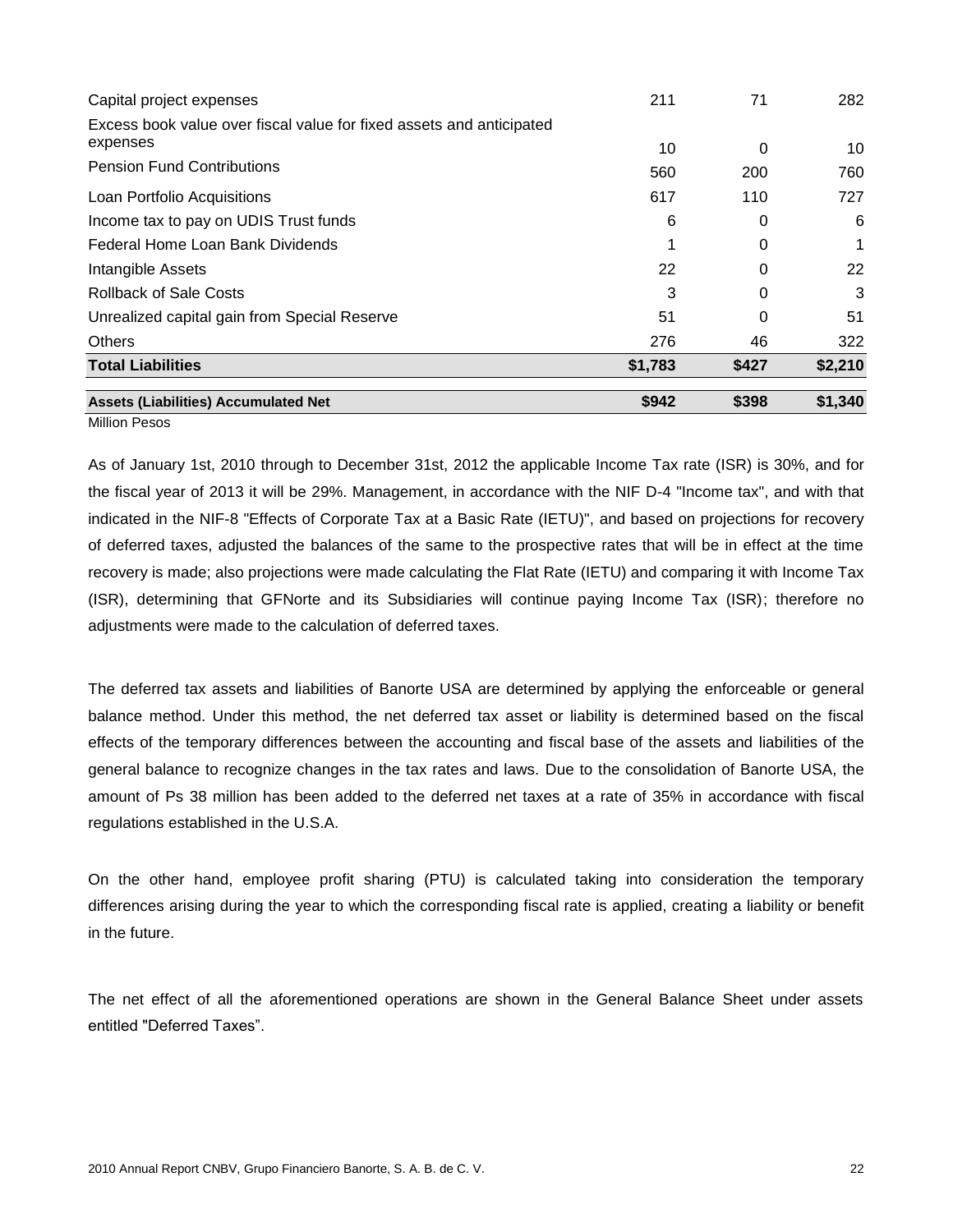The deferred taxes for each subsidiary to December  $31<sup>st</sup>$ , 2010 are as follows:

| <b>Deferred Taxes</b>                       | To December 31st, 2010 |
|---------------------------------------------|------------------------|
| Banco Mercantil del Norte, S. A.            | 1.475                  |
| Casa de Bolsa, S. A. de C. V.               | (125)                  |
| Almacenadora Banorte, S. A. de C. V.        | (12)                   |
| Grupo Financiero Banorte, S. A. B. de C. V. |                        |
| <b>Total</b>                                | \$1,340                |

Million Pesos

## **TAX CREDITS OR DEBTS**

The tax credits listed below are currently in litigation:

|                                                                   | To December 31st, 2010 |
|-------------------------------------------------------------------|------------------------|
| <b>BANORTE</b>                                                    | \$201                  |
| Value Added Tax (IVA) not credited for the 2006 fiscal year       | 179                    |
| IMSS fees, various occupations                                    | 5                      |
| INFONAVIT fees, various occupations                               | 17                     |
| <b>AFORE BANORTE</b>                                              | \$21                   |
| Fiscal year 2003 (330-SAT-17738)                                  |                        |
| Fiscal year 2004 (330-SAT-VIII-6-11775)                           | 14                     |
| <b>BROKERAGE</b>                                                  | \$60                   |
| Fiscal year 2003 (document 900 06 05-2008-11006)                  | 25                     |
| Fiscal year 2007 (document 900 06 05-2010-03968)                  | 35                     |
| <b>MUTUAL FUNDS (OPERADORA DE FONDOS BANORTE, S. A. DE C. V.)</b> | \$6                    |
| Fiscal year 2004 (document 900 06-02-2008-15698)                  | 6                      |
| <b>Million Pesos</b>                                              |                        |

#### **C) INTERNAL CONTROL**

At Grupo Financiero Banorte, we recognize that internal control is the responsibility of each member of the Institution and therefore, it is implicit in daily performance, in order to be permanently spread and promoted at all levels within the Institution.

The Internal Control System (ICS) of Grupo Financiero Banorte, S. A. B. de C.V., has been structured in accordance with guidelines set by its Board of Directors and establishes the general internal control framework for the companies that comprise GFNorte, as well as how the internal workings should be operated, in order to provide reasonable security with regard to effectiveness and efficiency of operations, dependability of financial information and the fulfillment of regulations and the legal framework.

The ICS's mission is to support the operation of appropriate internal controls in transactions, generation and recording of information. It is comprised of several elements:

A. The Board of Directors with the support of the Risk Policies' Committee and the Audit and Corporate Practices' Committee (CAPS).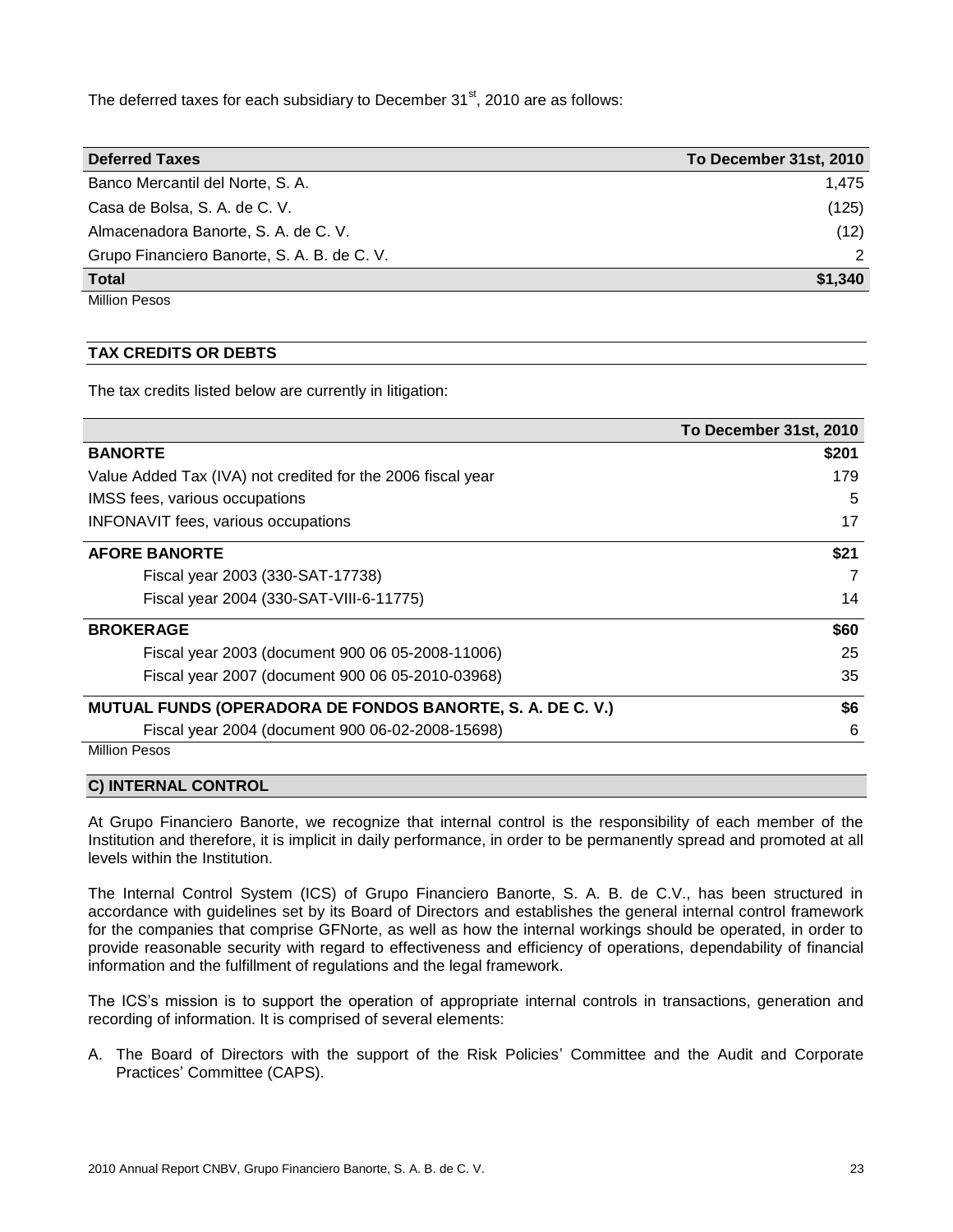- B. The CEO and his support groups, comprised of the Unit of Integral Risk Administration (UAIR), Legal and Compliance, are responsible to ensure that the appropriate levels of control and risk in the Group's operations are maintained.
- C. Internal Audit, External Audit and the Commissary (the Commissary only applies to subsidiaries of GFNorte) provide additional support to oversee ICS operations and provide reasonable assurance on the dependability of the information generated.
- D. Top Management is responsible to ensure that the ICS operates in accordance with the functions and responsibilities that were assigned to it, as well as promoting compliance with regulations established for the Institution and the strategies defined by the CEO.
- E. Documents that establish the general criteria of control that should be followed in the operation and registration of transactions, in the use of human resources, materials and technologies; in the use, security, opportunity and reliability of information; and in the due execution of external and internal norms. The Code of Conduct establishes the behavior that all consultants, officials or employees of the Group should assume in carrying out their activities.
- F. Manuals of policies and procedures that standardize documentation, registration and liquidation operations carried out by the Institution and establish control points that should be observed, assuring the segregation of functions, the clear assignment of responsibilities, the back-up of information and the prevention of illicit acts.

During 2010 activities were continuously being developed that focused on strengthening the control environment, evaluating and managing risks, establishing and monitoring controls, and ensuring the quality of the information; placing special emphasis on:

- A. The Entities of GFNorte (Bank, Brokerage House, Leasing and Factoring, Pronegocio, INB, Insurance, Afore and the Recovery Bank Unit Sólida, Portfolio Administrator) presented their annual report to the CAPS, which contains the operation and situation of the Internal Control system as well as the performance of their functions related with this matter. These reports, together with the audited financial statements issued by the External Auditors and the reports and observations carried out by Internal Audit and the Controllership, are taken as a basis so that CAPS can inform the Board of Directors on the ICS situation that the Comptroller keeps.
- B. The Board of Directors analyzed and, at the request of CAPS, ratified its authorization of the basic ICS documents: Code of Conduct, Objectives and Limitations of Internal Control and General Policies for Human Resources and Materials, according to that specified in the external regulation.
- C. The different Corporate Government Committees received the necessary financial, economic and accounting and/or legal information corresponding to each case, in order to make the appropriate decisions.
- D. Manuals of policies and procedures were kept updated with changes in external regulations, new products and changes to institutional procedures or improvements in internal controls. Additionally, the follow-up of improvements regarding observations made by different ICS members was also maintained.
- E. Requirements made by Supervising Authorities were met and the delivery of information required by external regulations was fulfilled.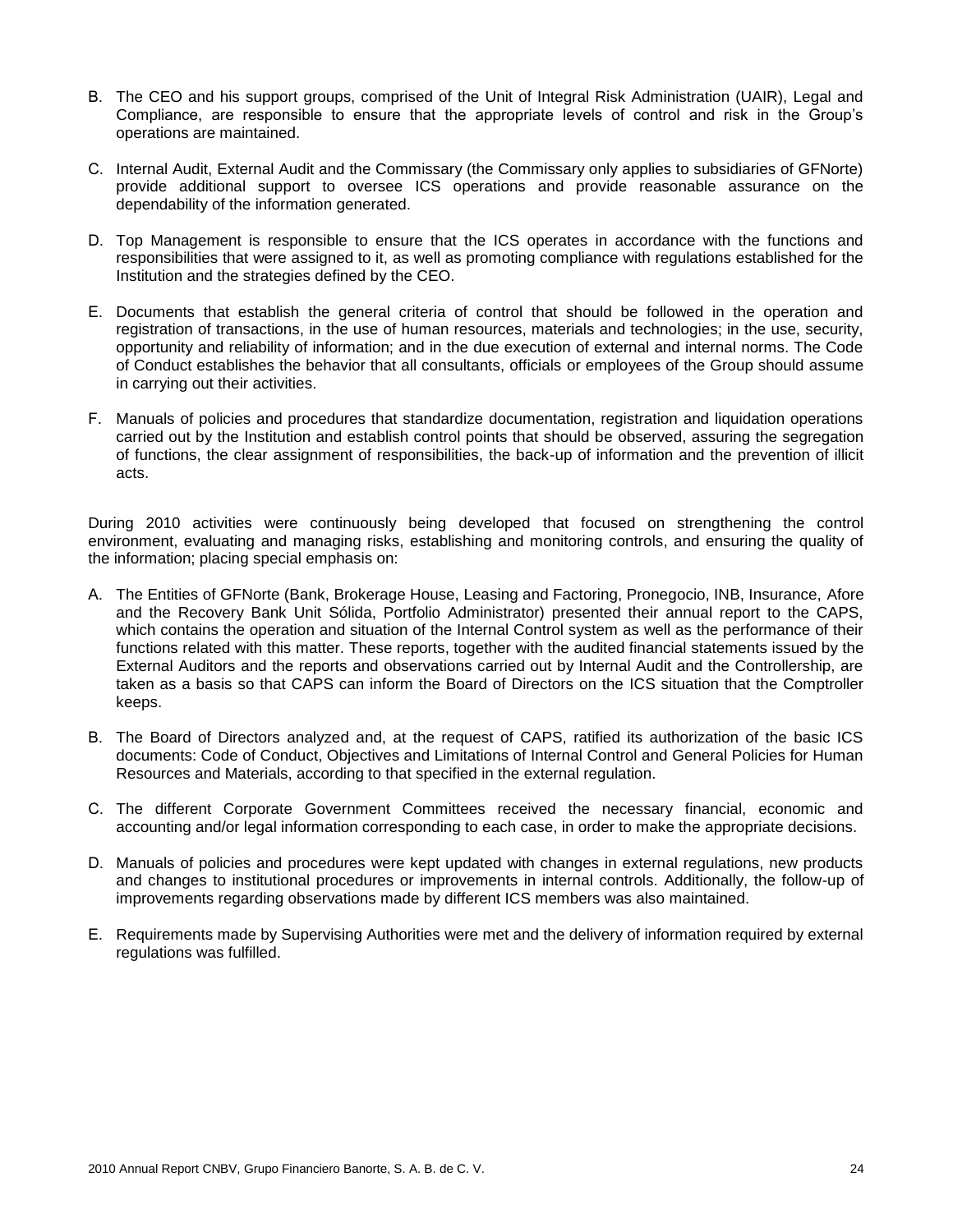## **II. MAIN TRANSACTIONS AND INTRAGROUP EXHIBITS**

## **OPERATIONS WITH RELATED PERSONS AND CONFLICTS OF INTEREST**

At GFNorte, loans to related individuals and companies do not exceed the limit of 50% of basic capital.

|                                          | <b>GFNorte</b> |         |         |
|------------------------------------------|----------------|---------|---------|
|                                          | Dec-10         | Dec-09  | Dec-08  |
| Portfolio Art. 73                        | \$8,772        | \$7,362 | \$8,216 |
| Portfolio Art. 73 / 50% of Basic Capital | 47.1%          | 46.2%   | 53.8%   |

On **December 31, 2010,** the total portfolio of performing loans under Article 73 of the Law of Credit Institutions, was Ps 8.77 billion (including Ps 948 million in loan obligations, which are registered in memorandum accounts), representing 3.5% of total loan obligations (excluding the balance of CC, ADE, FOPYME and FINAPE). Of the total related loans, Ps 2.43 billion were loans granted to clients linked to members of the Board of Directors, Ps 1.83 billion were to clients linked to shareholders, and Ps 4.51 billion were linked to companies related to GFNorte.

The related loans were granted and rated in accordance with the same policies, procedures and rating systems that apply to the rest of GFNorte's loan portfolio, based on the general dispositions applicable to credit institutions with regard to rating of loan portfolios issued by the CNBV and the internal methodology authorized by CNBV, to rate the commercial loan portfolio. 97% of related loans are rated as Category "A" and the majority of these loans are classified as commercial loans.

In accordance with Article 73 of the Law of Credit Institutions, the balance of GFNorte's related loan portfolio for individuals and corporations at closing of December 2010 was 47.1% of the limit set by Banco de Mexico (Central bank) of 50% of the basic part of the net capital.

On **December 31, 2009,** the total portfolio of performing loans under Article 73 of the Law of Credit Institutions, was Ps 7. 36 billion (including Ps 596 million in loan obligations, which are registered in memorandum accounts), representing 3.3% of total loan obligations (excluding the balance of CC, ADE, FOPYME and FINAPE). Of the total related loans, Ps 2.51 billion were loans granted to clients linked to members of the Board of Directors, Ps 1.22 billion were to clients linked to shareholders, and Ps 3.63 billion were linked to companies related to GFNorte.

The related loans were granted and rated in accordance with the same policies, procedures and rating systems that apply to the rest of GFNorte's loan portfolio, based on the general dispositions applicable to credit institutions with regard to rating of loan portfolios issued by the CNBV and the internal methodology authorized by CNBV, to rate the commercial loan portfolio. 94.4% of related loans are rated as Category "A" and 5.6% as Category "B", the majority of these loans are classified as commercial loans.

In accordance with Article 73 of the Law of Credit Institutions, the balance of GFNorte's related loan portfolio for individuals and corporations at closing of December 2009 was 46.2% of the limit set by Banco de Mexico (Central bank) of 50% of the basic part of the net capital.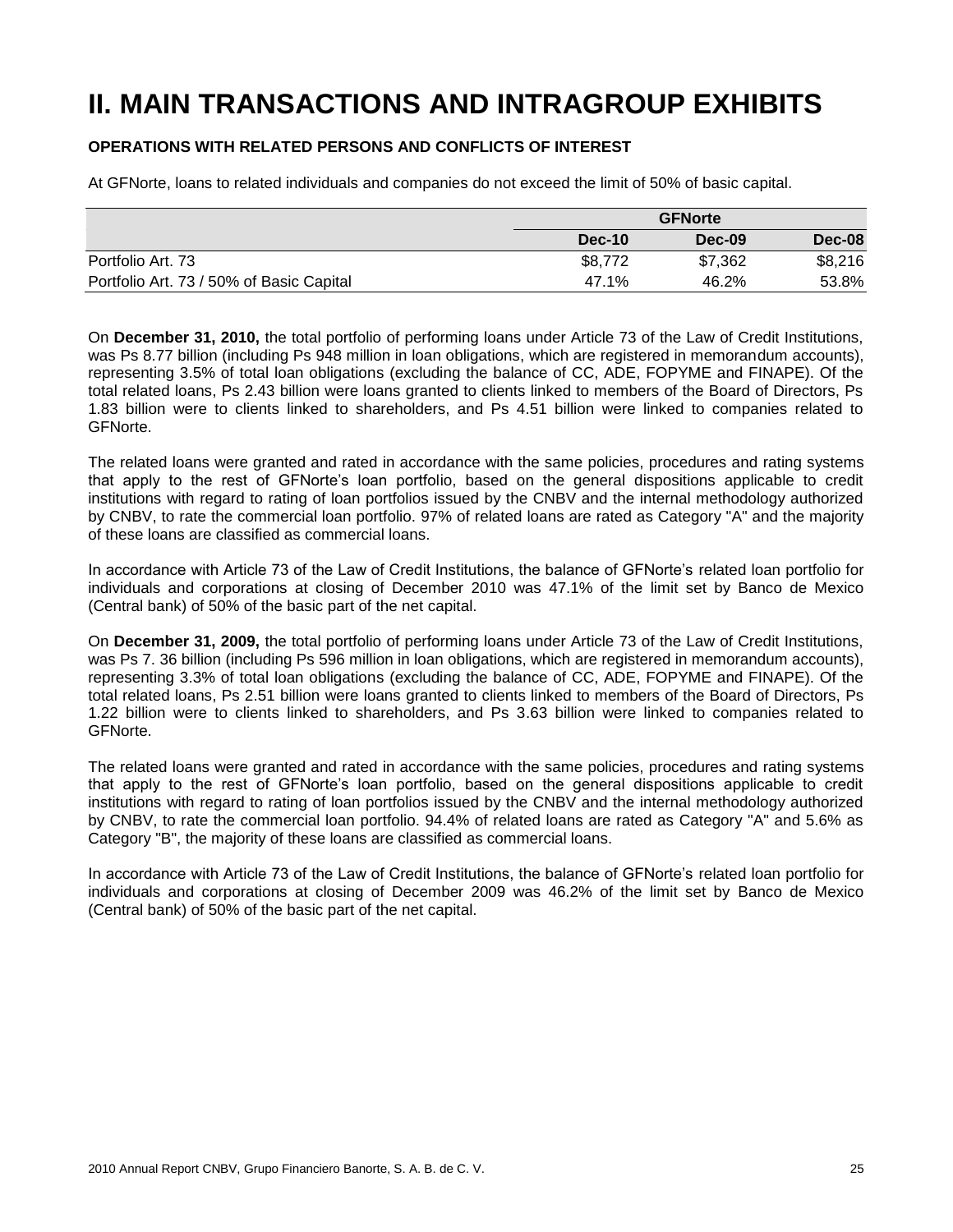## **III. BOARD OF DIRECTORS**

The Board of Directors of Grupo Financiero Banorte, S. A. B. de C. V (GFNorte) is made up of 15 members of which 8 (53.33%) are independent. Alternate Members can only replace their respective proprietary members in the event of a temporary vacancy, with the understanding that Alternates of Independent Board Members must have this same capacity.

**Frequency of sessions:** The Board meets every quarter and under extraordinary circumstances by request of the Board's Chairman, by 25% of the proprietary members, or by the President of the Audit and Corporate Practices' Committee.

**Quorum:** 51% of the Board Members with the inclusion of at least one independent.

- All proprietary members of the Board have voice and vote in the sessions.
- In the absence of a proprietary member, the alternate is entitled to vote and his/her presence is considered  $\bullet$ part of the required quorum.
- When a proprietary member is present, the alternate is not entitled to vote and his/her presence is not considered part of the required quorum.
- Decisions are made by the majority of votes of those present.

The Board of Directors named for the 2010 fiscal year by the Annual General Ordinary Shareholders' Meeting and the General Ordinary Shareholders' Meeting of April 23<sup>rd</sup> and October 4<sup>th</sup>, 2010 respectively is composed of the following members:

| <b>NAME</b>                                      | <b>POSITION</b>                             | <b>WITH THE COMPANY</b><br><b>SINCE</b> | <b>PROFESSIONAL BACKGROUND</b>                                                                                                                                 |
|--------------------------------------------------|---------------------------------------------|-----------------------------------------|----------------------------------------------------------------------------------------------------------------------------------------------------------------|
| Don Roberto Gonzalez<br><b>Barrera</b>           | <b>President Proprietary</b><br>Patrimonial | October 1993                            | • President of the Board of Directors of<br>Banco Mercantil del Norte, S. A.<br>• President of the Board of Directors of<br>Grupo Maseca.                      |
| Don Rodolfo Barrera<br>Villarreal                | Vice-president Proprietary<br>Patrimonial   | October 1993                            | • Vice-president of the Board of Directors<br>of Banco Mercantil del Norte, S. A.<br>. President of the Board of Directors of<br>Grupo Quimmco, S. A. de C. V. |
| IDoña Bertha Gonzalez<br>Moreno                  | Proprietary Patrimonial                     | April 1999                              | • CEO of Patronato de Cerralvo A. B. P.                                                                                                                        |
| IDon José G. Garza<br>Montemayor                 | <b>Proprietary Patrimonial</b>              | October 1993                            | • CEO of Productos Laminados<br>del<br>Monterrey, S. A. de C. V.                                                                                               |
| Don David Villarreal<br>Montemayor               | <b>Proprietary Patrimonial</b>              | October 1993                            | · Proprietor of Artefactos Laminados, S.<br>А.                                                                                                                 |
| <b>IDon Francisco Alcalá de</b><br><b>I</b> León | Proprietary Independent                     | April 2001                              | • President of Frajal Consultores, S. C.                                                                                                                       |
| Don Eduardo Livas Cantú Proprietary Related      |                                             | April 1999                              | • Independent Advisor.                                                                                                                                         |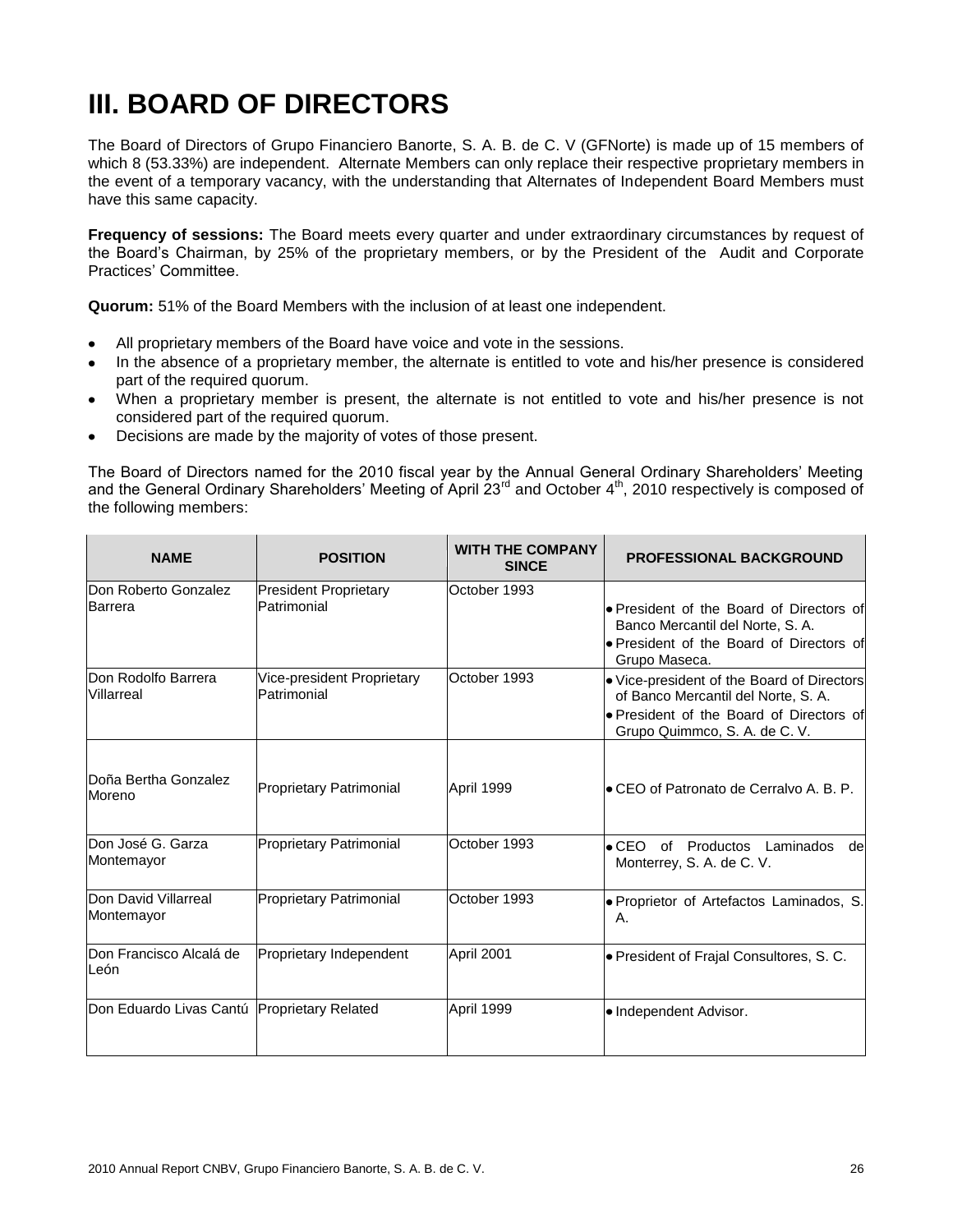| <b>NAME</b>                           | <b>POSITION</b>                    | <b>WITH THE COMPANY</b><br><b>SINCE</b> | <b>PROFESSIONAL BACKGROUND</b>                                                                                                                                                                                                                                                                        |
|---------------------------------------|------------------------------------|-----------------------------------------|-------------------------------------------------------------------------------------------------------------------------------------------------------------------------------------------------------------------------------------------------------------------------------------------------------|
| Don Eugenio Clariond Reyes-<br>Retana | Proprietary<br>Independent         | April 2001                              | · President of Grupo IMSA, S. A. de C. V.                                                                                                                                                                                                                                                             |
| Don Herminio Blanco Mendoza           | Proprietary<br>Independent         | April 2005                              | · President and CEO of Soluciones<br>Estratégicas.<br>• Member of the Board of Directors of<br>Banco Latinoamericano de<br>Exportaciones, Bladex.<br>. Member of the Board of Directors of<br>Cydsa, S.A.<br>• Advisor<br>Mr.<br>to<br>Lakshimi<br>Mittal<br>(President of the Board of Directors and |
| Don Manuel Aznar Nicolín              | Proprietary<br>Independent         | March 2007                              | CEO of Mittal Steel).<br>Partner at the offices of Kuri Breña,<br>Sanchez Ugarte, Corcuera y Aznar, S.<br>C.                                                                                                                                                                                          |
| Don Jacobo Zaidenweber<br>Cvilich     | Proprietary<br>Independent         | October 1993                            | . President of the bilateral Committee<br>Mexico-USA of C.E.M.A.I.<br>• Member of the Board of Directors of<br>C.O.E.C.E.                                                                                                                                                                             |
| Don Alejandro Valenzuela del<br>Río   | <b>Proprietary Related</b>         | October 2007                            | · CEO of Grupo Financiero Banorte, S.<br>A. B. de C.V.<br>• Managing<br>Director<br>of<br>Corporate<br>Relations of Grupo Financiero Banorte,<br>S. A. B. de C. V.<br>. Managing Director of Treasury and<br>Investor Relations of Grupo Financiero<br>Banorte, S. A. B. de C. V.                     |
| Don Isaac Hamui Mussali               | Proprietary<br>Independent         | April 2002                              | CEO of Inmobiliaria IHM, S. A. de C.<br>V.                                                                                                                                                                                                                                                            |
| Everardo Elizondo Almaguer            | Proprietary<br>Independent         | April 2010                              | · Professor of Microeconomics of the<br>Instituto Tecnológico y de Estudios<br>Superiores de Monterrey (ITESM).<br>· Deputy Governor of Banco de Mexico.                                                                                                                                              |
| Doña Patricia Armendáriz<br>Guerra    | Proprietary<br>Independent         | April 2009                              | • CEO of CrediPyme, S. A. de C. V.<br>· President (International Consultancy)                                                                                                                                                                                                                         |
| Don Roberto González Moreno           | Alternate Shareholder October 2010 |                                         | President and CEO of Corporación<br>Noble, S. A. de C. V.                                                                                                                                                                                                                                             |
| Don Jesús L. Barrera Lozano           | Alternate Shareholder April 2002   |                                         | · CEO of Grupo Quimmco, S. A. de C. V.                                                                                                                                                                                                                                                                |
| Don Juan González Moreno              | Alternate Shareholder April 2004   |                                         | · Director of Special Projects of Mission<br>Food (Grupo Maseca).                                                                                                                                                                                                                                     |
| Don Javier Martínez Ábrego            | Alternate Shareholder October 1993 |                                         | · President of the Board of Directors of<br>Motocicletas y Equipos, S. A. de C. V.                                                                                                                                                                                                                    |
| Don Carlos Chavarría Garza            | Alternate Shareholder April 2003   |                                         | • CEO of Corporativo de Grupo<br>Transregio, S. A.                                                                                                                                                                                                                                                    |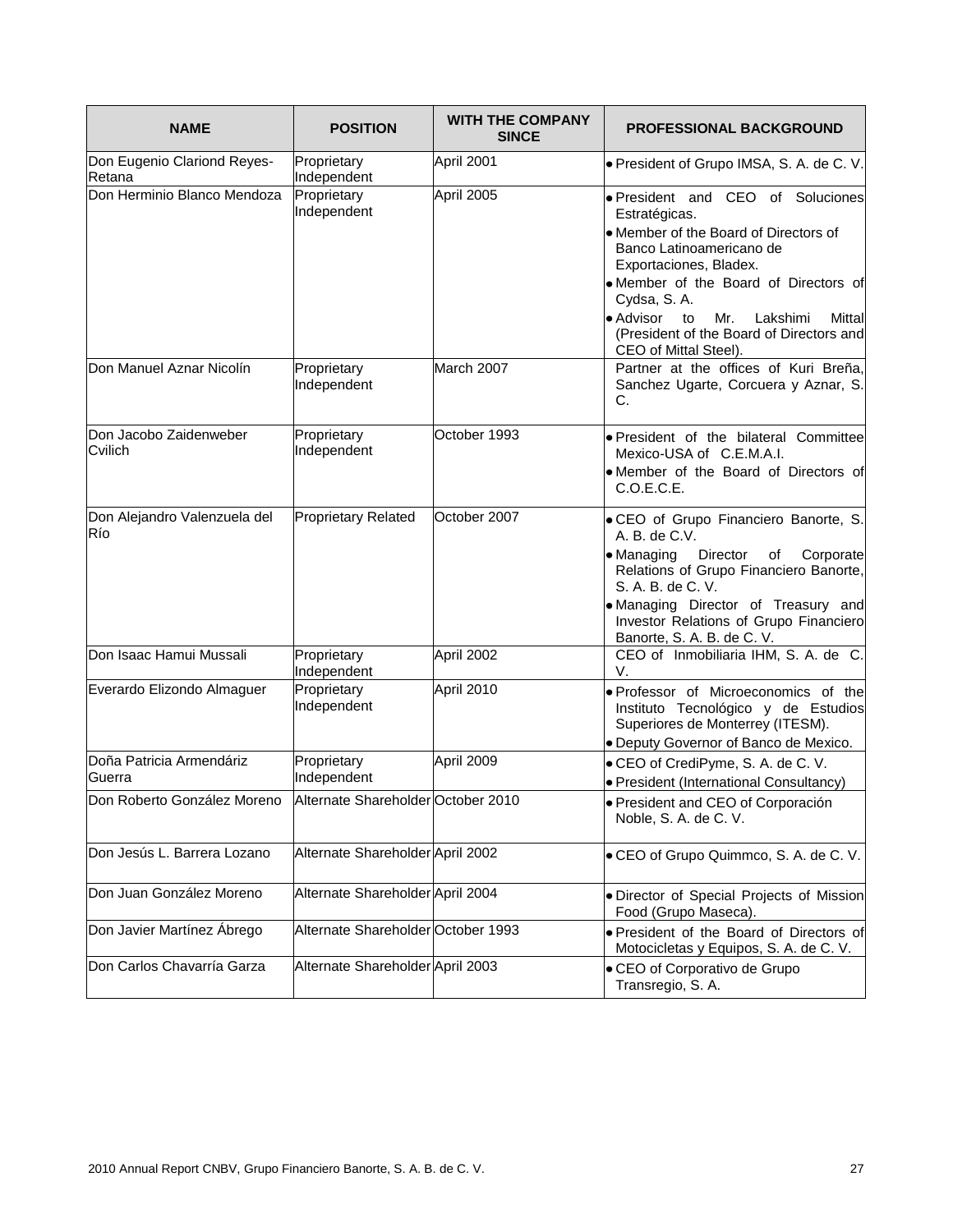| <b>NAME</b>                           | <b>POSITION</b>          | <b>WITH THE COMPANY</b><br><b>SINCE</b> | <b>PROFESSIONAL BACKGROUND</b>                                                                                                                                                                                                                                                           |
|---------------------------------------|--------------------------|-----------------------------------------|------------------------------------------------------------------------------------------------------------------------------------------------------------------------------------------------------------------------------------------------------------------------------------------|
| Don Luis Manuel Merino<br>Villasante  | Independent              | April 2009                              | · CEO of Cocreación, Consultores y<br>Editores, S. A de C. V.                                                                                                                                                                                                                            |
| lDon Alfredo Livas Cantú              | Alternate Related        | April 2006                              | • President of Praxis Financiera, S. C.                                                                                                                                                                                                                                                  |
| Don Benjamín Clariond Reyes<br>Retana | Alternate<br>Independent | April 2005                              | . Director of the IMSATEL Division of<br>Grupo IMSA, S. A. de C. V.                                                                                                                                                                                                                      |
| lDon Simón Nizri Cohen                | Alternate<br>Independent | October 1993                            | • Founder and member of the Board of<br>Directors of Textiles Unidos, TISAMEX,<br>Industrias Eureka, Bordados Fénix, Alto<br>Acabado, S.A. de C. V.<br>• Founder and member of the Board of<br>Directors of Hilados Mary, Organización<br>Kadima, Terpel, Diseños Logar, S.A. de<br>C.V. |
| lDon César Verdes Quevedo             | Alternate<br>Independent | April 2004                              | • Financial Advisor to Casa de Bolsa<br>Banorte, S. A. de C. V. (Brokerage<br>House)<br>• CEO of Operadora Cever, S. A.<br>• CEO of Grupo Automotriz Cever, S. A                                                                                                                         |
| Don Isaac Becker Kabacnik             | Alternate<br>Independent | April 2002                              | • President of Becker e Hijos, S. A. de<br>C.V. and of Becktel, S. A. de C. V.                                                                                                                                                                                                           |
| Don Sergio García Robles Gil          | Alternate Related        | April 2006                              | • Chief Financial Officer of Grupo<br>Financiero Banorte S. A. B. de C. V.                                                                                                                                                                                                               |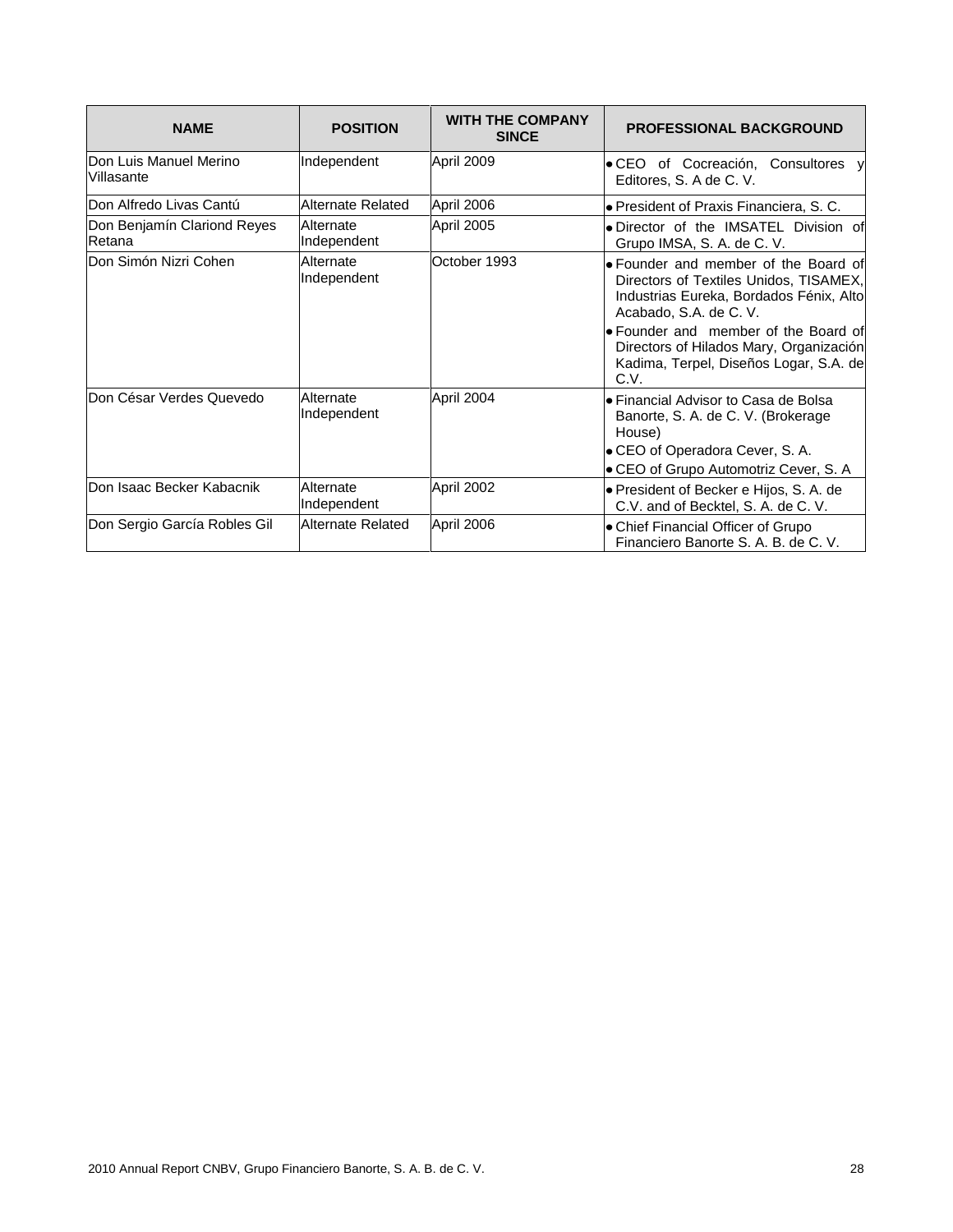## **IV. RENUMERATION AND BENEFITS**

The total amount of compensations and benefits provided in 2010 for the Board of Directors and main officials of GFNorte was approximately Ps 146 million.

Compensations and benefits are as follows:

**Fixed Compensation:** Salary.

### **Annual Bonus Plan for 2010:**

The Bonus Plan for each business area evaluates estimated profit for that particular business, as well as an evaluation of individual performance, which takes into account the achievement of each participant's goals and objectives. The bonus is also adjusted according to operational risk evaluations carried out by Internal Audit Department.

Eligible personnel of staff areas are evaluated according to the fulfillment of the estimated profit for the Group, as well as their individual performance based on the achievement of each candidate's goals and objectives.

For executive personnel of business areas (Director Level) full compliance with the annual bonus objective is equivalent to 5.8 months' salary, while for eligible staff personnel (Director Level) it is the equivalent to 4.7 months' salary.

#### **Long Term Incentive Plans:**

#### Stock Options:

The long term outline for incentives consists of assigning to Directors designated by the Compensation Committee, a stock options package through a trust with a vesting period of 3 years. Participants will be entitled to exercise one third of the package each year; purchasing the shares at the price with which they were originally acquired by the trust and their right to acquire those shares expires after 6 years.

The gains for the executive will be the difference between the strike price, the price originally determined by the trust, and the share's exercise price at the time they exercise their rights.

The share plans currently in effect are those dated September 2007.

#### Restricted Stock:

The long term outline for incentives under this heading consists of assigning to Directors designated by the Compensation Committee, a stock package through a trust with a vesting period of 2 or 3 years, depending on the agreement at the time the stock is assigned. Participants will be entitled to exercise a portion of the package each year (equal portions for each year); receiving a bonus to purchase the shares at the price with which they were originally acquired by the trust. These contracts are celebrated on established dates as they are only effective for the same 2 or 3 years corresponding to the assignment instructions.

The share plans currently in effect are those dated March 2009 and July 2009.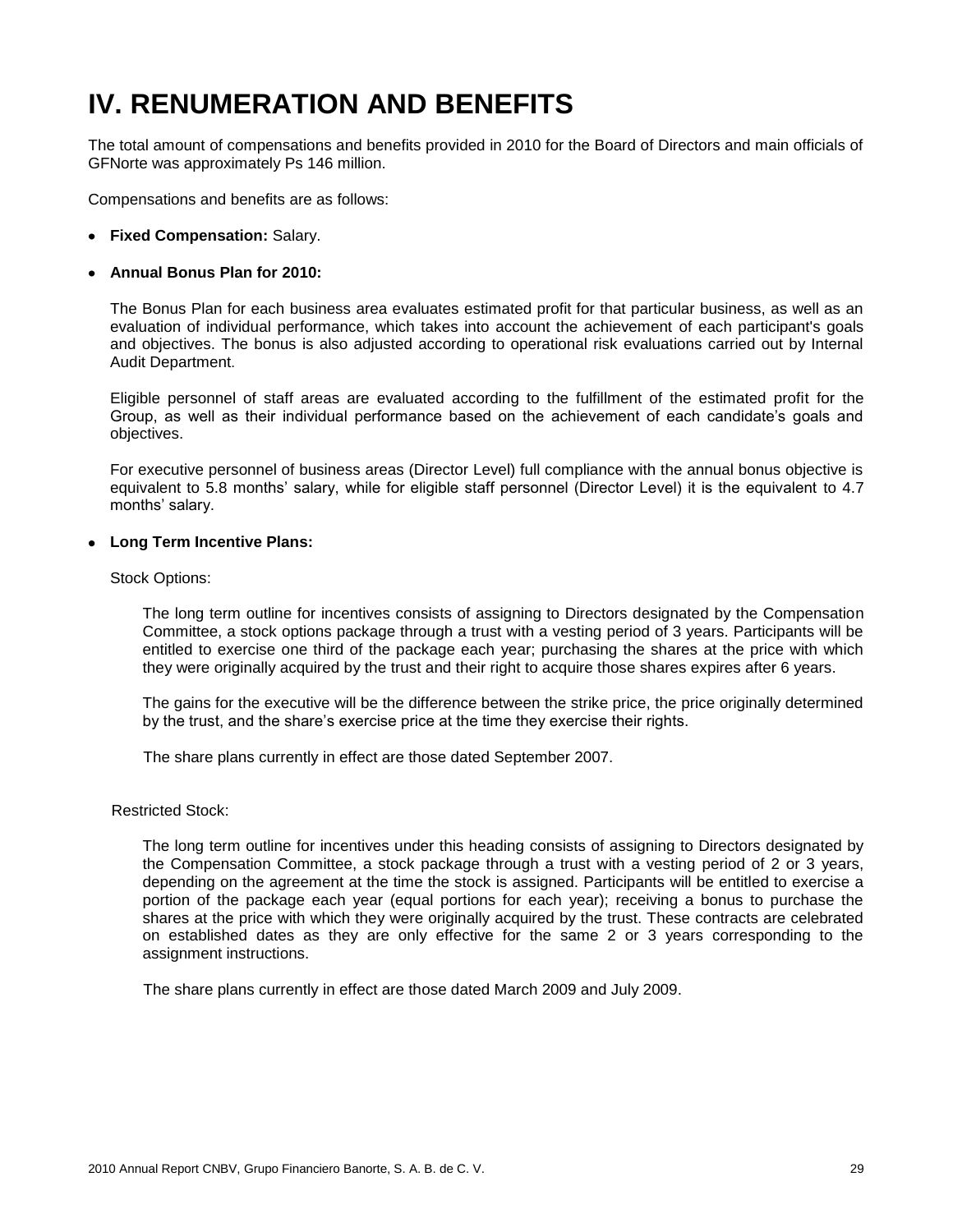- **Vacations:** From 10 to 30 working days depending on the number of years of service.
- **Legally Mandated Christmas Bonus:** Equivalent to 42 days of salary.
- **Savings Fund:** The Corporation matches the amount of the employee's contribution, up to a maximum of 13% of their monthly salary with the legal limits in accordance to those established in the Income Tax Law.
- **Medical Service:** Banorte provides medical services through renowned specialized institutions, obtaining  $\bullet$ efficiency in cost and service.
- **Life Insurance**: In the event of death or total incapacity, a life insurance policy provides a sum of up to 36 months' salary. In the event of an accidental death, the compensation would be double, with prior verification by the insurance company.
- **Pension and Retirement:** The institution has two types of plans: one with defined benefits (Traditional and Special), and a second with defined contribution (Ensure Your Future)**.**

**Ensure Your Future:** was established on January 1<sup>st</sup>, 2001. This is a defined contribution plan, whereby a percentage of individual contributions by the employee and GFNorte is deposited in a fund for withdrawal by that employee upon termination of their labor relationship. This plan has an "initial individual contribution" (only for employees hired prior to January 1<sup>st</sup>, 2001) that are pension benefits for past services accumulated to date. The maximum monthly contribution is 10% of the gross nominal wage (5% employee and 5% company).

The total amount accumulated by GFNorte for pension, retirement or similar plans for principal officers is Ps 32 million.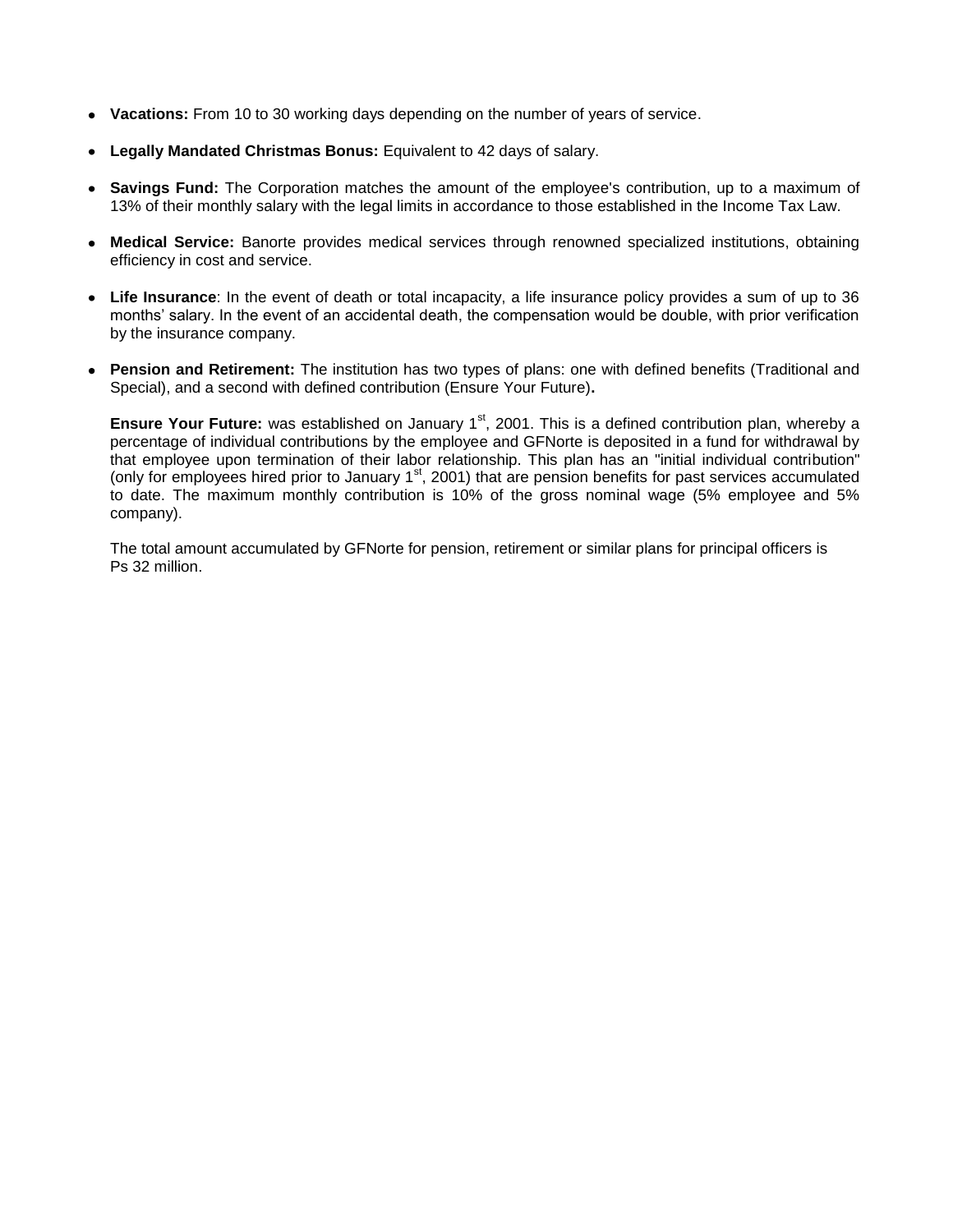## **V. RESPONSIBLE OFFICERS**

The undersigned hereby declare that within the scope of our respective functions, we have truthfully prepared the information contained in this annual report related to Grupo Financiero Banorte, which to the best of our knowledge and understanding reasonably reflects the situation.

> Dr. Alejandro Valenzuela del Río Chief Executive Officer of Grupo Financiero Banorte, S. A. B. de C. V.

> > Ing. Sergio Garcia Robles Gil Chief Financial Officer

Lic. Jorge Eduardo Vega Camargo Managing Director of Comptrollership

Lic. Benjamín Vidargas Rojas Managing Director of Internal Audit

C. P. C. Nora Elia Cantu Suarez Executive Director Accounting and Fiscal